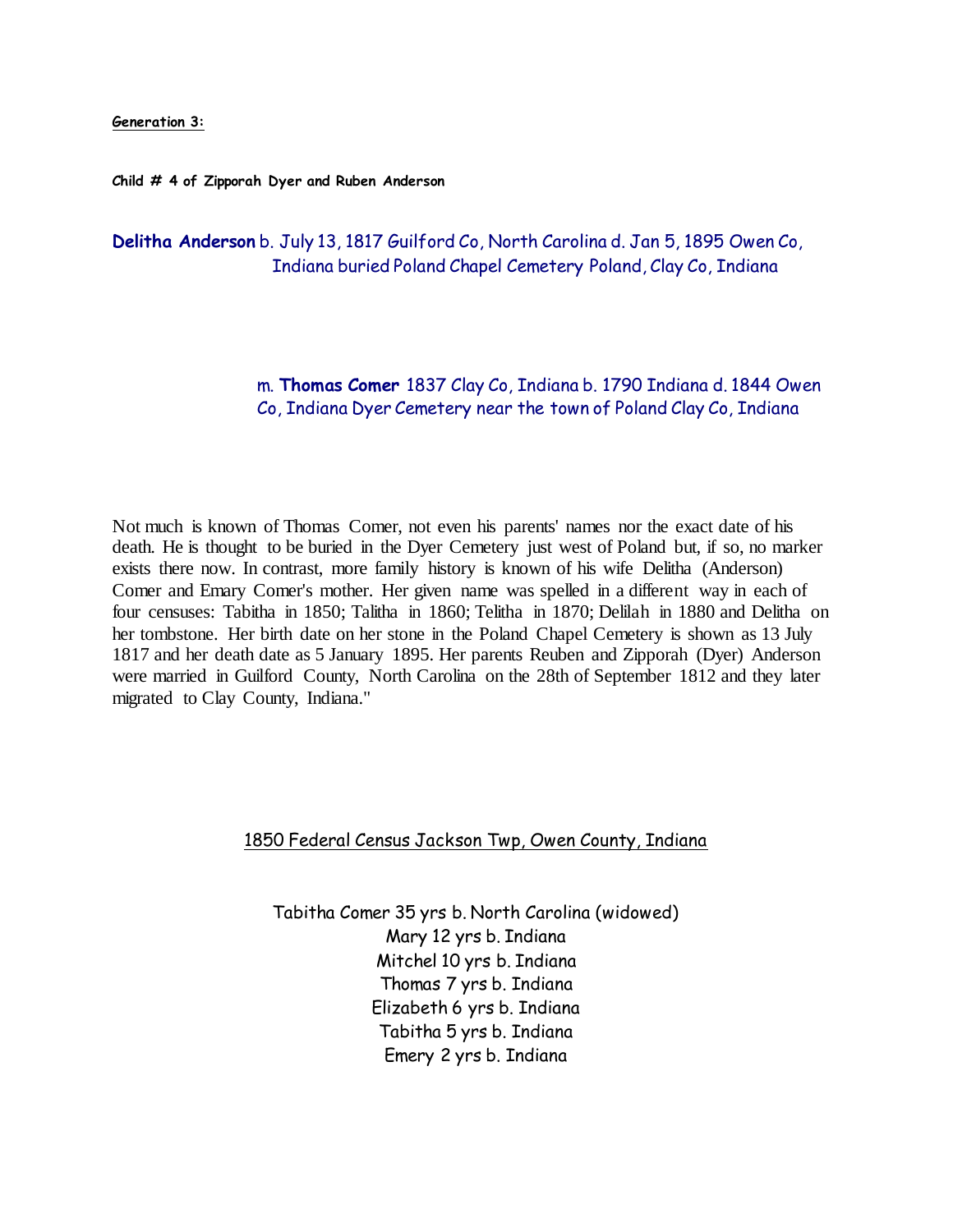# 1860 Federal Census Jackson Twp, Owen County, Indiana

Talitha Comer 45 yrs b. North Carolina (widowed) Mary 23 yrs b. Indiana Michel 20 yrs b. Indiana farm labor Thomas 19 yrs b. Indiana farm labor Elisabeth 17 yrs b. Indiana Talith 14yrs b. Indiana Emro 12 yrs b. Indiana

### 1870 Federal Census Jackson Twp, Owen County, Indiana

Telitha Comer 53 yrs b. North Carolina (widowed) Thomas 28 yrs b. Indiana farm labor Elizabeth 25 yrs b. Indiana Talitha 23 yrs b. Indiana Samantha 7 yrs b. Indiana

## 1880 Federal Census Jackson Twp, Owen County, Indiana

Delitha Comer 60 yrs b. North Carolina farming (widowed) Thomas 38 yrs b. Indiana works on farm Samantha 18 yrs b. Indiana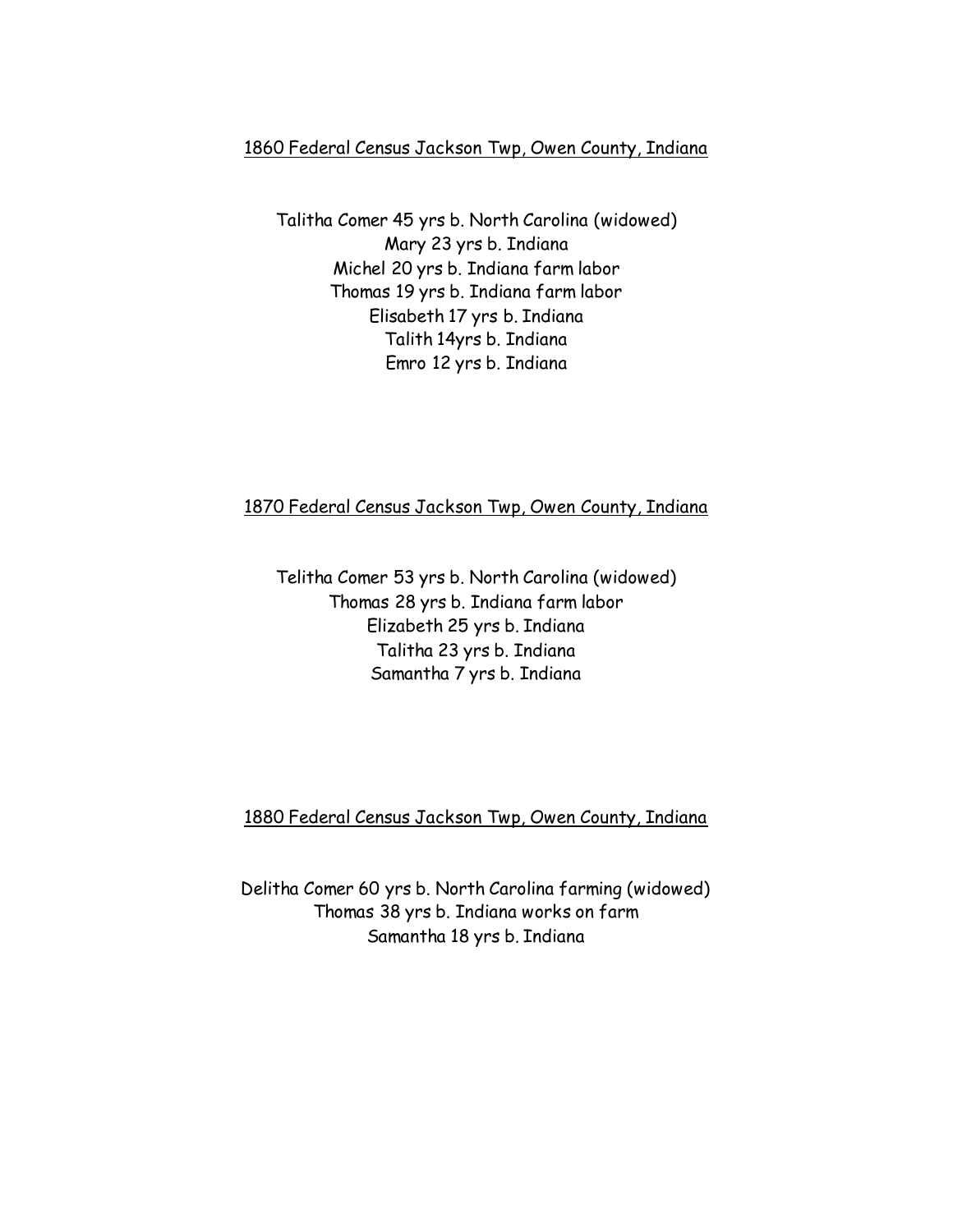### Children of Delitha Anderson and Thomas Comer

**Mary Comer** b. April 27, 1838 Owen Co, Indiana d. April 13, 1867 buried Poland Chapel Cemetery Poland, Clay Co, Indiana

**Michael Comer** b. Nov 17, 1839 Owen Co, Indiana d. March 31, 1870

**Thomas Comer** b. Feb 22, 1841 Owen Co, Indiana d. May 17, 1916 Indiana buried Poland Chapel Cemetery Poland, Clay Co, Indiana

**Elizabeth Comer** b. May 31, 1842 Owen Co, Indiana d. Sept 11, 1873

**Talitha Comer** b. March 9, 1845 Owen Co, Indiana d. Nov 15, 1908

**Emory Comer** b. Jan 13, 1848 Owen Co, Indiana d. May 31, 1929 Owen Co, Indiana

#### **Generation 4:**

**Child #1 of Delitha Anderson and Thomas Comer**

## **Mary Comer** b. April 27, 1838 Owen County, Indiana d. April 13, 1867 buried Poland Chapel Cemetery Poland, Clay Co, Indiana

m. **?**

Children of Mary Comer and ?

**Samantha Comer** b. June 1862 Owen Co, Indiana buried Poland Chapel Cemetery Poland, Clay Co, Indiana (not sure who's the father but she is listed as daughter in all of the census she is in with Delitha)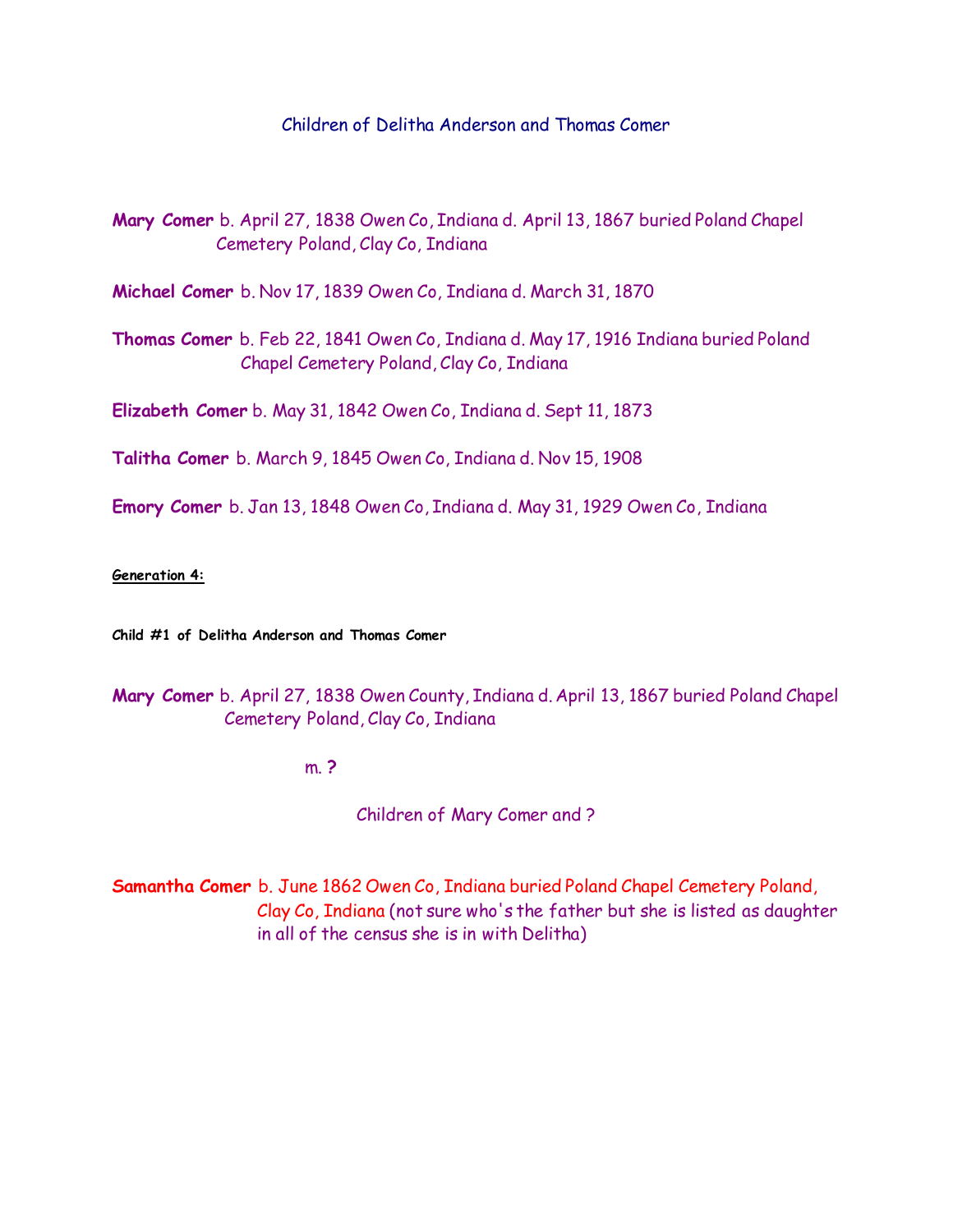**Generation 5:**

**Child #1 of Mary Comer and ?**

**Samantha Comer** b. June 1862 Owen Co, Indiana buried Poland Chapel Cemetery Poland, Clay Co, Indiana (not sure who's the father but she is listed as daughter in all of the census she is in with Delitha)

> m. **George Campbell** April 17, 1884 Owen Co, Indiana b. Oct 1859 Indiana d 1927 Clay Co, Indiana buried Poland Chapel Cemetery Poland, Clay Co, **Indiana**

1900 Federal Census Cass Twp, Clay County, Indiana

George Campbell 41 yrs b. Oct 1858 Indiana jeweler Samantha 37 yrs b. June 1862 Indiana mother of 1, 0 living Thomas Comer 59 yrs b. Feb 1841 Indiana farmer (uncle)

1910 Federal Census Cass Twp, Clay County, Indiana

George E Campbell 50 yrs b. Indiana jeweler Samantha 47 yrs b. Indiana mother of 1, 0 living Thomas Comer 69 yrs b. Indiana farm labor (uncle)

1920 Federal Census Cass Twp, Clay County, Indiana

George E Campbell 60 yrs b. Indiana repairing shoes Samantha E 57 yrs b. Indiana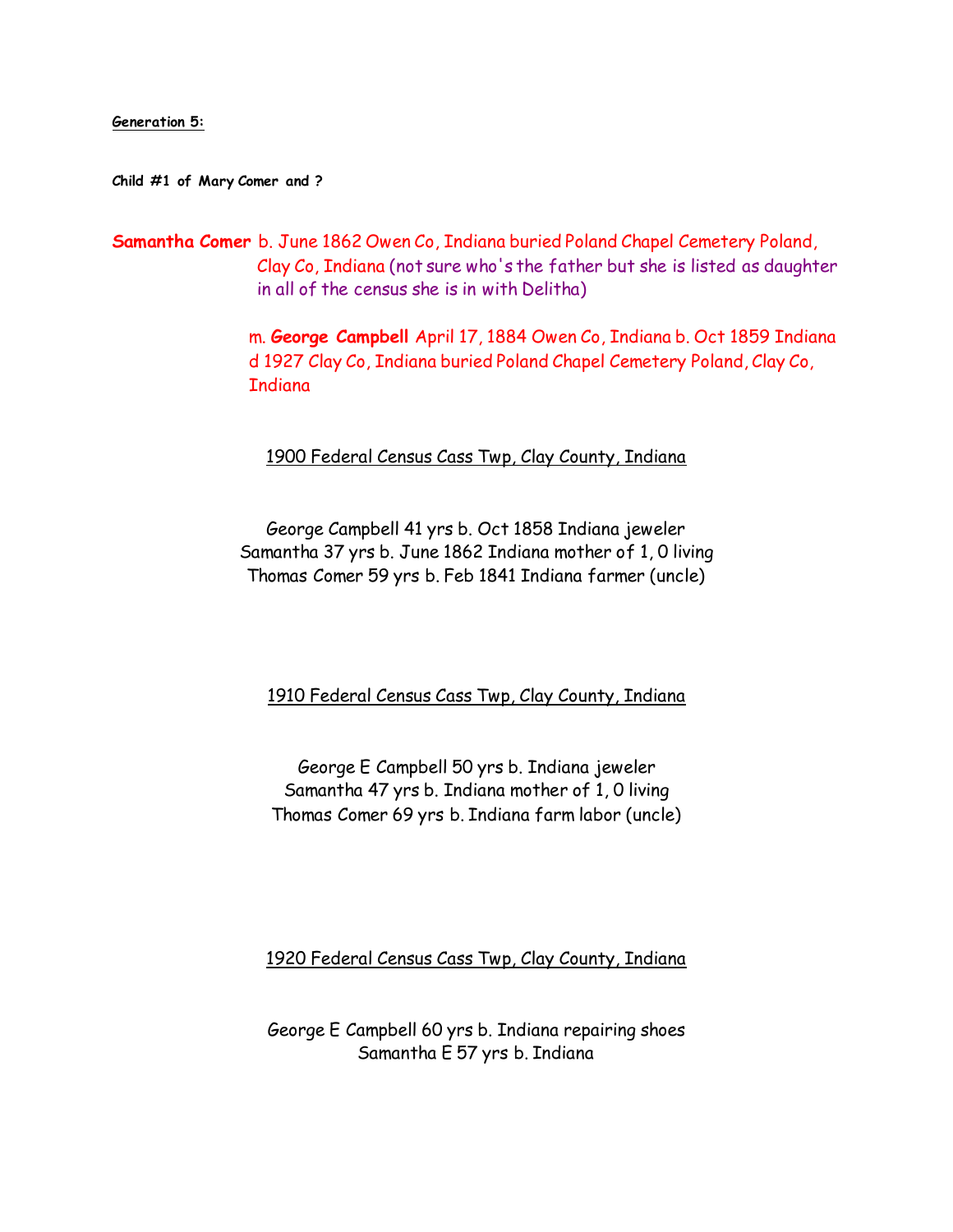1930 Federal Census Cass Twp, Clay County, Indiana

Samantha Campbell 67 yrs b. Indiana (widowed)

**Generation 4:**

**Child #2 of Delitha Anderson and Thomas Comer**

**Michael Comer** b. Nov 17, 1839 d. March 31, 1870

 m. **Emily Clark** Dec 6, 1860 b. Aug 26, 1835 Owen Co, Indiana d. March 19, 1910 Hendricks Co, Indiana buried Stilesville Cemetery Stilesville, Hendricks Co, Indiana( Daughter of John Clark)

## 1870 Federal Census Jackson Twp, Owen County, Indiana

Emily Comer 32 yrs b. Indiana (widowed) Sarah 7 yrs b. Indiana Joseph 4 yrs b. Indiana Andrew 3 yrs b. Indiana Elizabeth 9 mo b. Aug Indiana

1880 Federal Census Jackson, Twp, Owen County, Indiana

Emma Mason 44 yrs b. Indiana (mother) Adeline Comer 18 yrs b. Indiana Joseph F Comer 15 yrs b. Indiana works on farm Andrew Comer 12 yrs b Indiana works on farm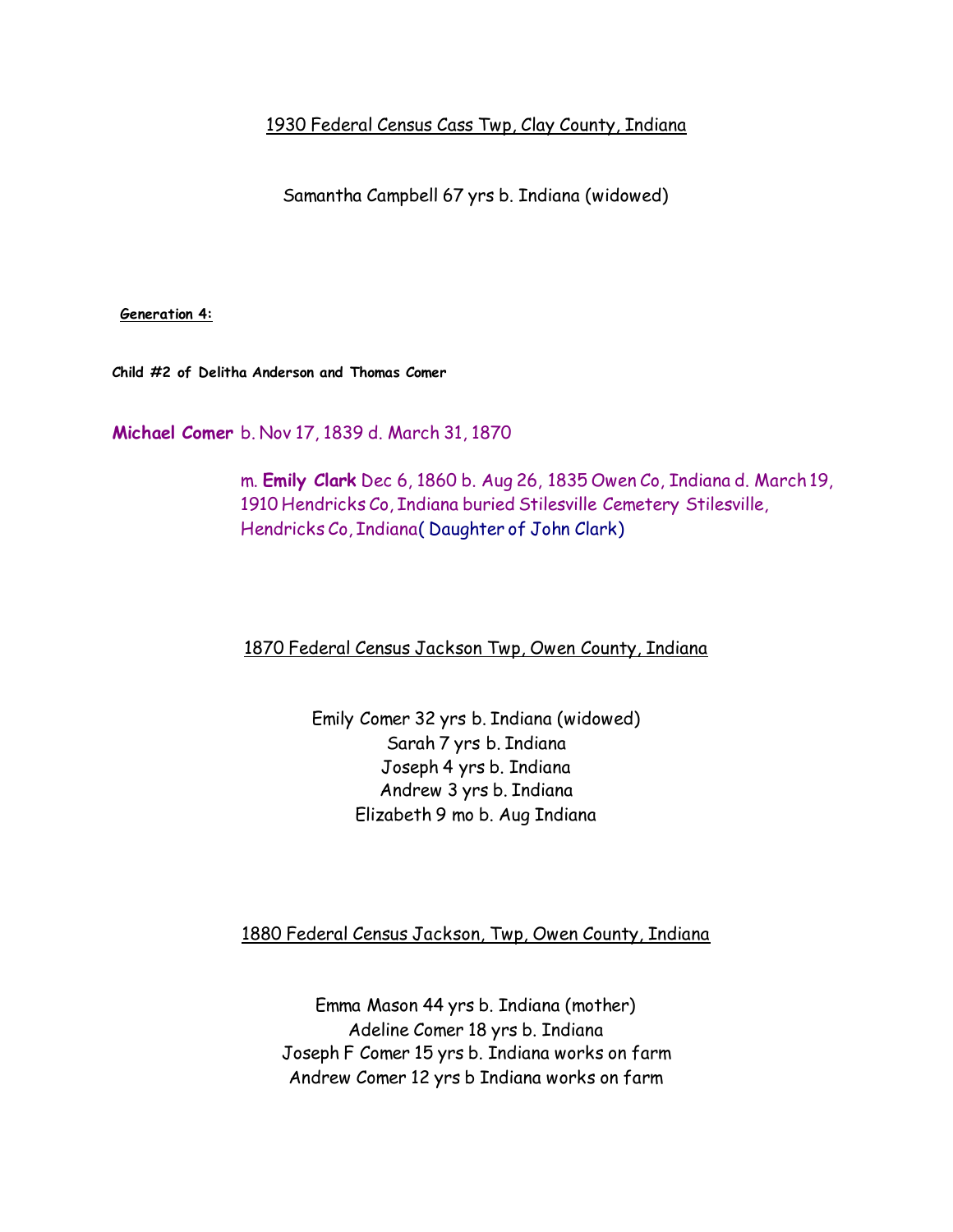## 1900 Federal Census Clay Twp, Hendricks County, Indiana

Emily Mason 64 yrs b Aug 1835 Indiana mother 4, 3 living (mother) Andy Comer 31 yrs b. June 1868 Indiana farmer (widowed) Henry Comer 11 yrs b. Nov 1888 Indiana

Children of Michael Comer and Emily Clark

**Sarah Adaline Comer** b. Sept 14, 1862 Owen Co, Indiana d. Oct 19, 1920 Washington Twp, Putnam Co, Indiana buried Boone-Hutcheson Cemetery Reelsville, Putnam Co, Indiana

**Joseph Franklin Comer** b. Aug 28, 1864 Owen Co, Indiana d. July 19, 1951 Indiana Buried Poland Chapel Cemetery Poland, Clay Co, Indiana

**Andrew Comer** b. July 24, 1867 Owen Co, Indiana d. Feb 13, 1952 buried Asher Cemetery Owen Co, Indiana

**Malinda Elizabeth Comer** b. Aug 25, 1869 Owen Co, Indianan d Nov 7, 1872 Owen Co, **Indiana** 

**Generation 5:**

**Child #1 of Michael Comer and Emily Clark**

**Sarah Adaline Comer** b. Sept 14, 1862 Owen Co, Indiana d. Oct 19, 1920 Washington Twp, Putnam Co, Indiana buried Boone-Hutcheson Cemetery Reelsville, Putnam Co, Indiana

> m. **Henry Shoppell** Jan 31, 1884 b. Oct 12, 1857 d. Nov 13, 1917 Putnam Co, Indiana buried Boone-Hutcheson Cemetery Reelsville Putnam Co, Indiana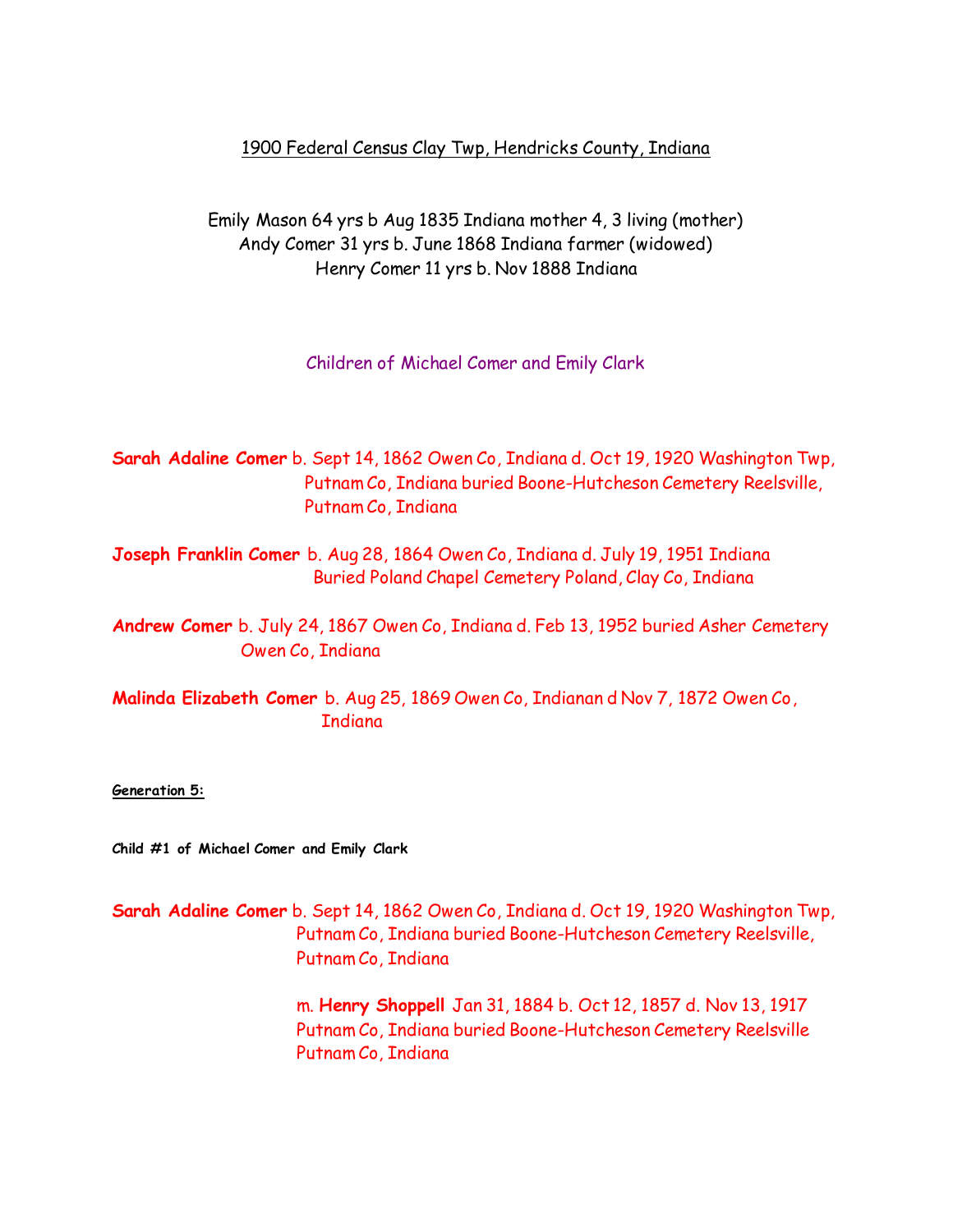1900 Federal Census Kankakee Twp, Jasper County, Indiana

Henry Shopell 42 yrs b. Oct 1853 Indiana farmer Sarah A 37 yrs b Sept 1862 Indiana mother of 0, 0 living Bessie 11 yrs b. April 1889 Indiana (adopted daughter)

## 1910 Federal Census Madison Twp, Putnam County, Indiana

Henry Shopwell 52 yrs b. Indiana farmer Sarah A 47 yrs b. Indiana Bessie 20 yrs b. Indiana

## Children of Sarah Adaline Comer and Henry Shoppell

**Bessie Shoppell** b. April 27, 1889 Wheatfield, Indiana d. Oct 11, 1976 Washington Twp, Putnam Co, Indiana (adopted daughter) buried Brick Chapel Cemetery Putnam Co, Indiana

**Generation 6:**

**Child #1 of Sarah Adaline Comer and Henry Shoppell**

**Bessie Shoppell** b. April 27, 1889 Wheatfield, Indiana d. Oct 11, 1976 Washington Twp, Putnam Co, Indiana (adopted daughter) buried Brick Chapel Cemetery Putnam Co, Indiana

> m. **Roscoe Daniel Zaring** Oct 5, 1910 Putnam Co, Indiana b. Feb 11, 1888 Indiana d. April 17, 1954 Washington Twp, Putnam Co, Indiana buried Brick Chapel Cemetery Putnam Co, Indiana ( Son of Thomas Zaring and Mary Frances Bohannon)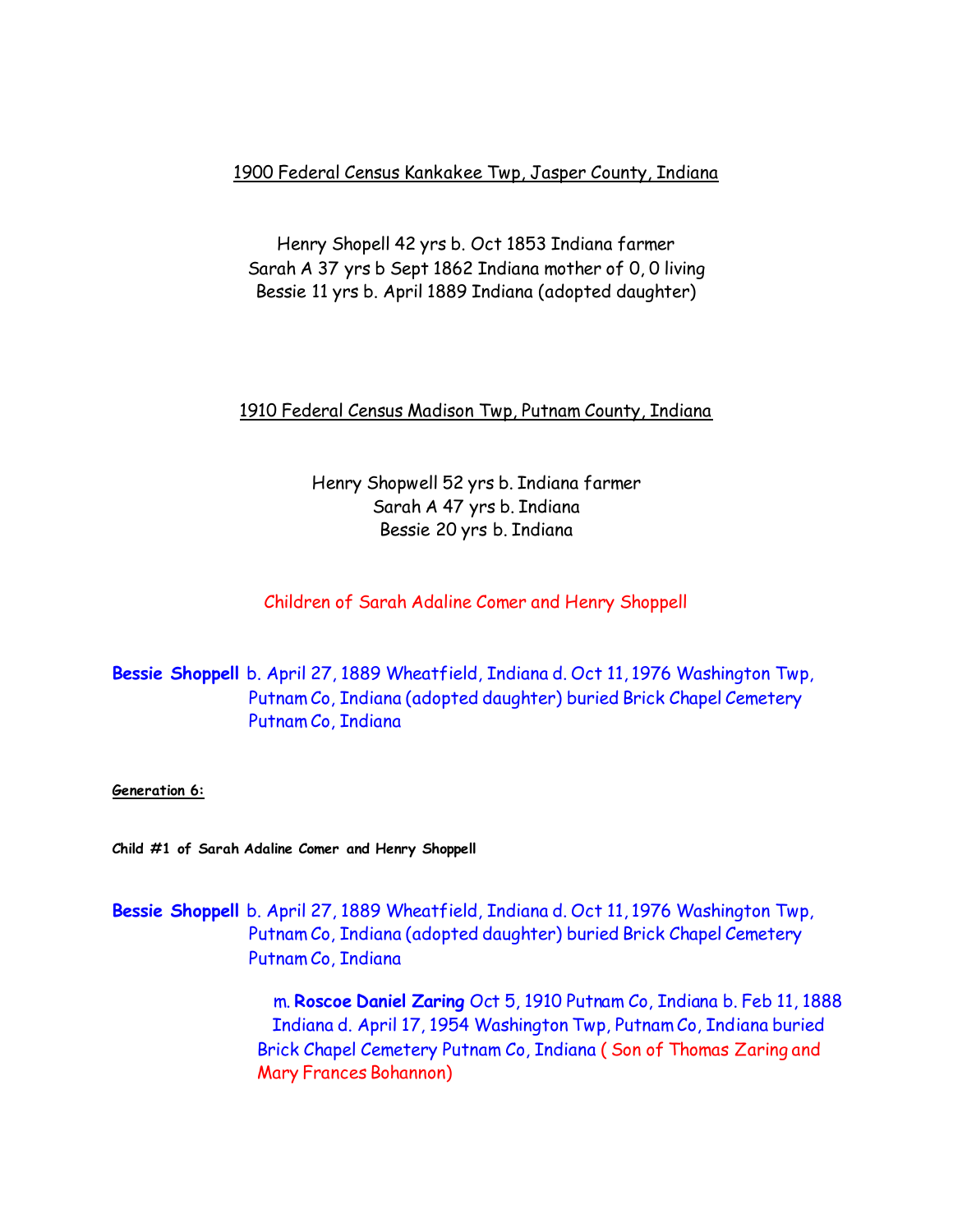## 1920 Federal Census Washington Twp, Putnam County, Indiana

Roscoe D Zaring 31 yrs b. Indiana farmer Bessie L 30 yrs b. Indiana Robert V 7 yrs b. Indiana Sarah A Shoppell 57 yrs b. Indiana (mother in law)

## 1930 Federal Census Washington Twp, Putnam County, Indiana

Roscoe D Zaring 42 yr b. Indiana farmer Bessie S 41 yrs b. Indiana Robert v 18 yrs b. Indiana Arthur L 5 yrs b. Indiana

## Children of Bessie Shoppell and roscoe Daniel Zaring

**Robert Vernon Zaring** b. Feb 11, 1912 Washington Twp, Putnam Co, Indiana d. Oct 21, 1973 Washington Twp, Putnam Co, Indiana buried Brick Chapel Cemetery Putnam Co, Indiana

**Arthur L Zaring** b. July 6, 1945 Washington Twp, Putnam Co, Indiana d. July 7, 2007 Buried Forest Hill Cemetery Greencastle, Putnam Co, Indiana

**Generation 7:**

**Child #1 of Bessie Shoppell and Roscoe DAniel Zaring**

**Robert Vernon Zaring** b. Feb 11, 1912 Washington Twp, Putnam Co, Indiana d. Oct 21, 1973 Washington Twp, Putnam County, Indiana buried Brick Chapel Cemetery Putnam Co, Indiana

> m. **Margery Fern Ferrand** Feb 20, 1932 buried Brick Chapel Cemetery Putnam Co, Indiana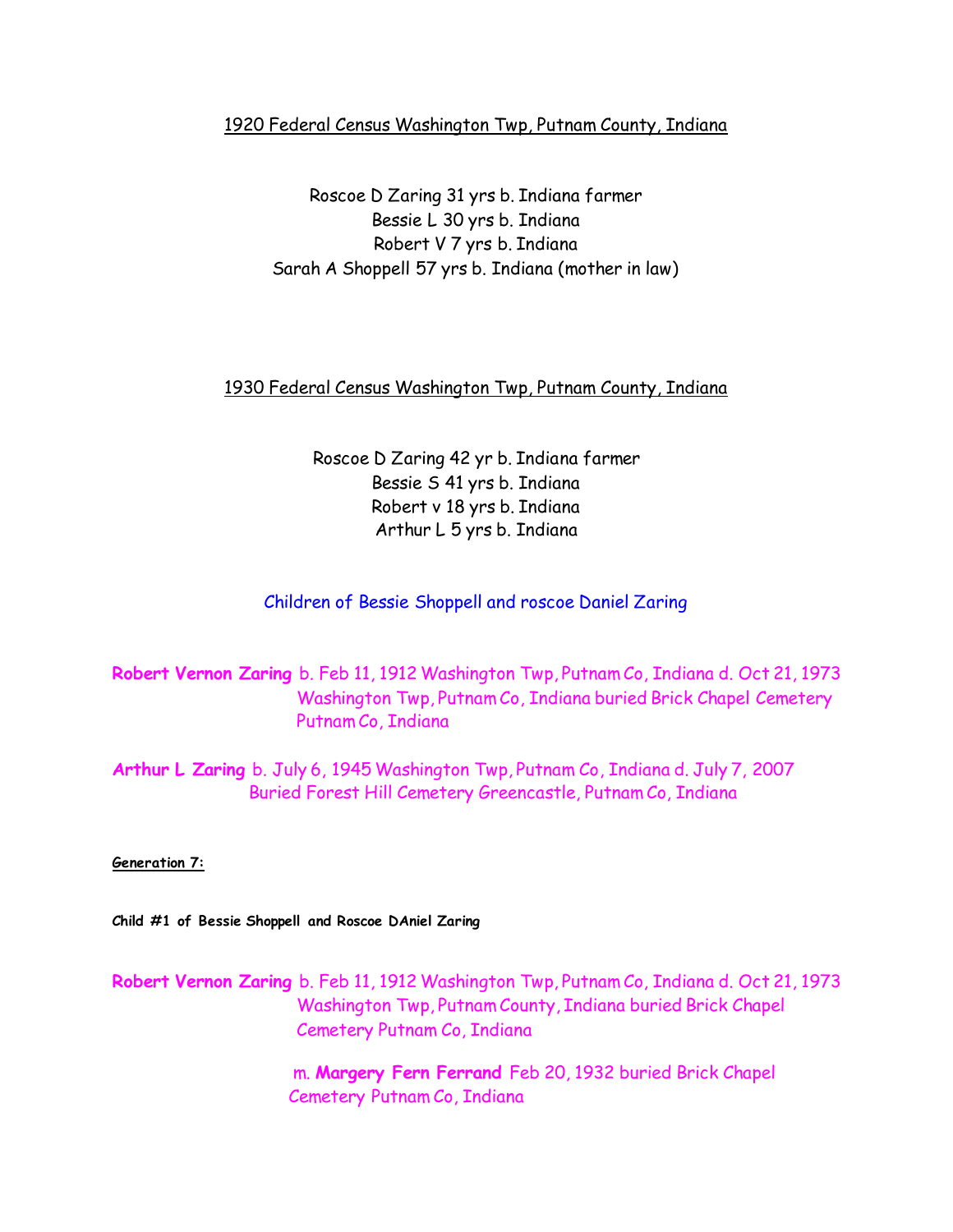**Generation 7:**

**Child #2 of Bessie Shoppell and Roscoe DAniel Zaring**

### **Arthur L Zaring** b. July 6, 1945 Washington Twp, Putnam Co, Indiana d. July 7, 2007 Buried Forest Hill Cemetery Greencastle, Putnam Co, Indiana

Arthur L. Zaring, 83, Greencastle, died Saturday at Putnam County Hospital.

Born in DeMonte, Ind., he was the son of Roscoe and Bessie (Shaoppel) Zaring. He married Wanetta (Walker) Zaring Dec. 21, 1946. She preceded him in death Nov. 12, 2002. A 1942 graduate of Greencastle High School, he served in the U.S. Army during World War II with the 65th signal battalion. He worked at IBM in Greencastle for 30 years, before retiring in 1986. Previously he worked at H&M Sales, General Motors and Farmers Supply.

He was a member of the Lions Club, V.F.W., American Legion, Greencastle Alumni Association, Christian church and Putnam County Foundation.

Survivors include his daughter Sue Ellen Swafford and husband Richard, Greencastle; two grandchildren and four great-grandchildren.

He was preceded in death by his parents, wife and brother, Robert Zaring.

 m. **Wanetta Walker** Dec 21, 1946 d. Nov 12, 2002 buried Forest Hill Cemetery Greencastle, Putnam Co, Indiana

Children of Arthur L Zaring and Wanetta Walker

**Sue Ellen Zaring**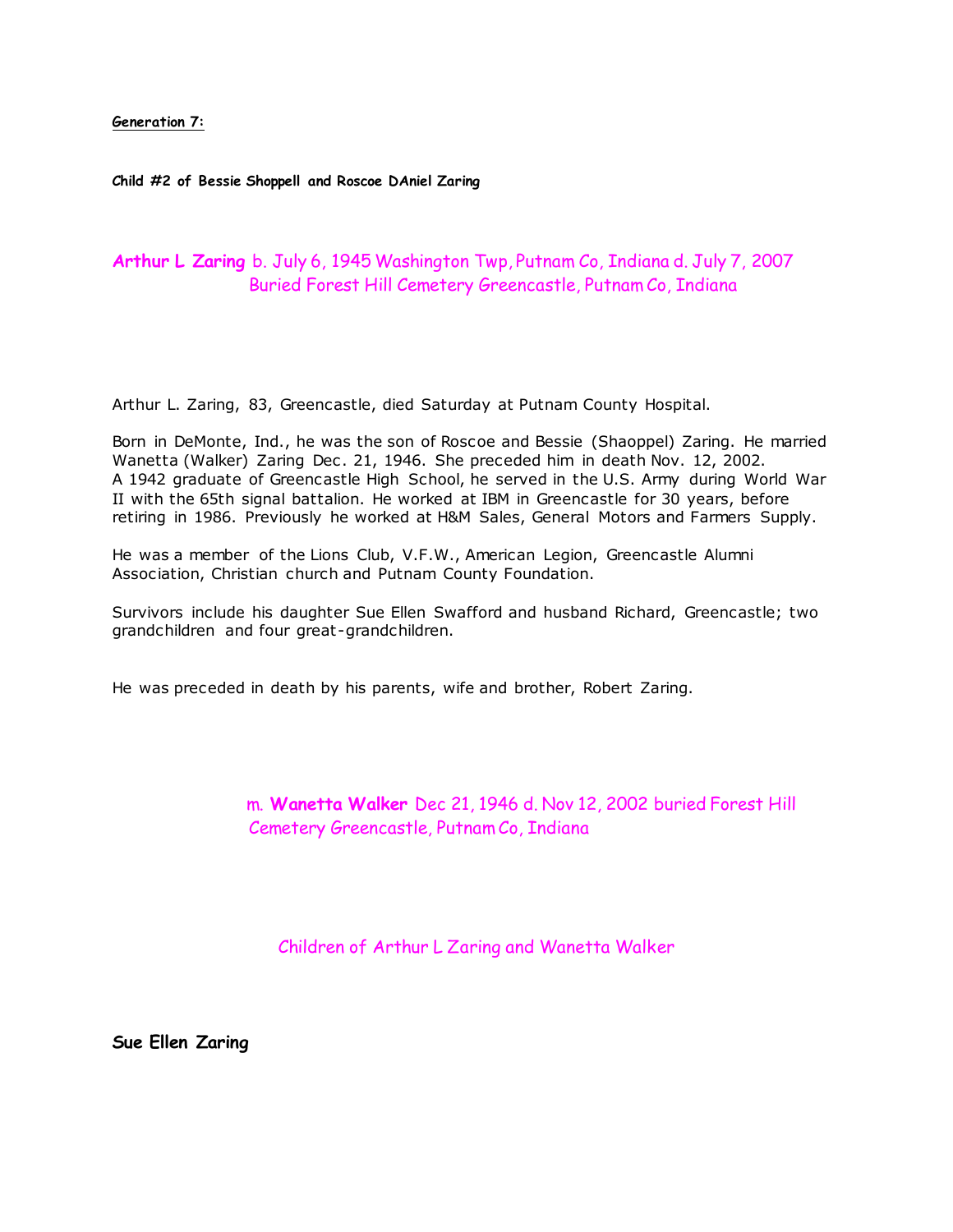**Generation 5:**

**Child #2 of Michael Comer and Emily Clark**

**Joseph Franklin Comer** b. Aug 28, 1864 Owen Co, Indiana d. July 19, 1951 Buried Poland Chapel Cemetery Poland, Clay Co, Indiana

> m. **Amanda "Mandy"** 1888 Owen Co, Indiana b March 1859 Indiana d. 1958 Indiana buried Poland Chapel Cemetery Poland, Clay Co, **Indiana**

#### 1900 Federal Census Jennings Twp, Owen County, Indiana

Joseph F Comer 35 yrs b. Aug 1864 Indiana farmer Amanda 41 yrs b. March 1859 Indiana mother of 6, 6 living Nellie A 10 yrs b. Aug 1889 Indiana Mevil B 7 yrs b. Sept 1892 Indiana

1910 Federal Census Jennings Twp, Owen County, Indiana

Joseph Comer 45 yrs b. Indiana farmer Amanda 51 yrs .b Indiana mother of 7, 7 living Nellie 21 yrs b Indiana Melvelle B 17 yrs b. Indiana farm work Gay L 8 yrs b. Indiana

1920 Federal Census Jennings Twp, Owen County, Indiana

Joe Comer 55 yrs b. Indiana farmer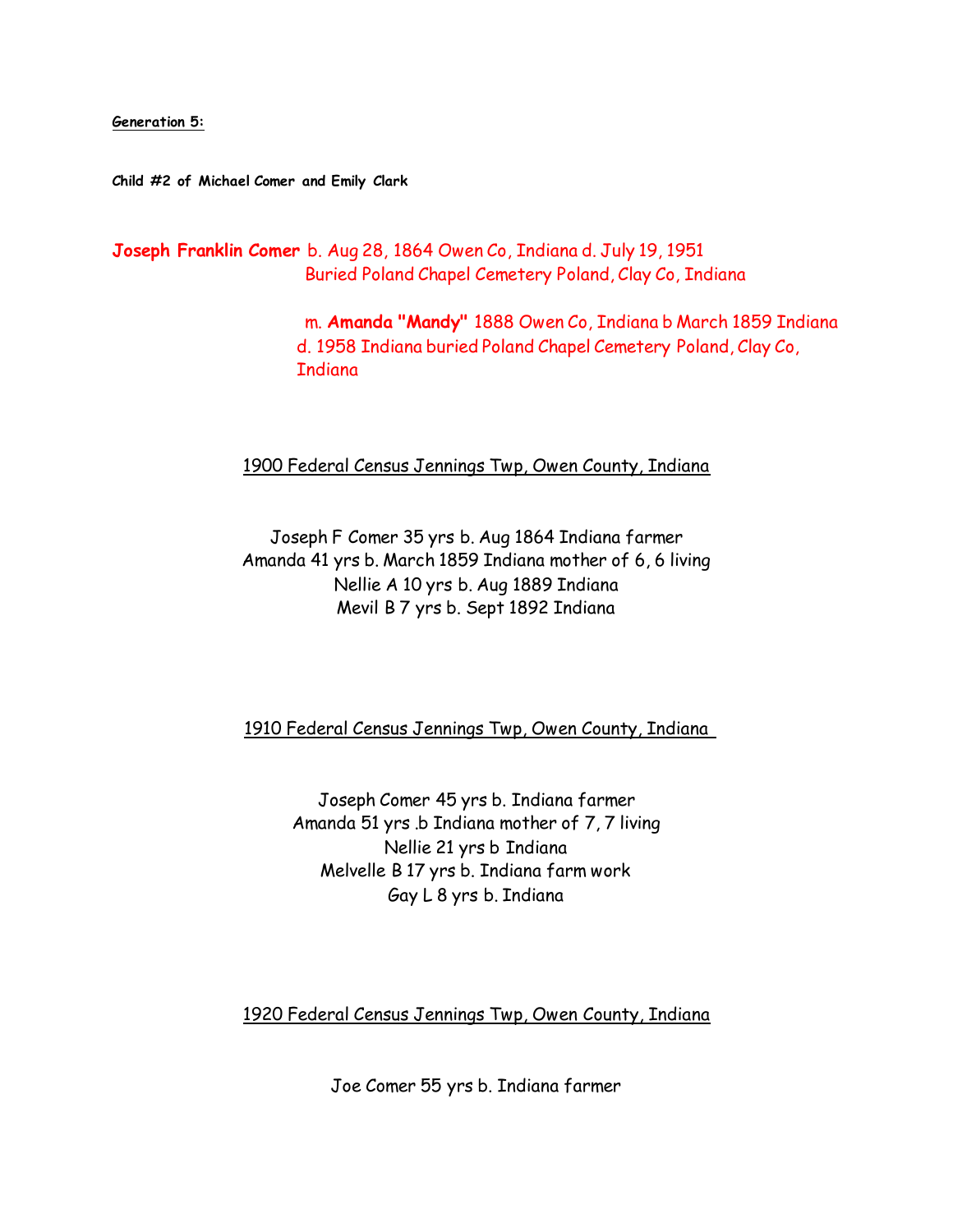Amanda 60 yrs b. Indiana

## 1930 Federal Census Jennings Twp, Owen County, Indinna

## Joseph F Comer 65 yrs b. Indiana farmer Mandy M 70 yrs b. Indiana

Children of Joseph Franklin Comer and Amanda "Mandy"

**Nellie A Comer** b. Aug 1889 Owen Co, Indiana

**Melville Beverage Comer** b. Sept 1892 Owen Co, Indiana d. 1977 Indiana buried Poland Chapel Cemetery Poland, Clay Co, Indiana

**Gay L Comer** b. 1902 Owen Co, Indiana

**Generation 6:**

**Child #2 of Joseph Franklin Comer and Amanda "Mandy"**

**Melville Beverage Comer** b. Sept 1892 Owen Co, Indiana buried Poland Chapel Cemetery Poland, Clay Co, Indiana

> m. **Nola M** b. 1895 Indiana buried Poland Chapel Cemetery Poland, Clay Co, Indiana

## 1920 Federal Census Jacksont Twp, Owen County, Indiana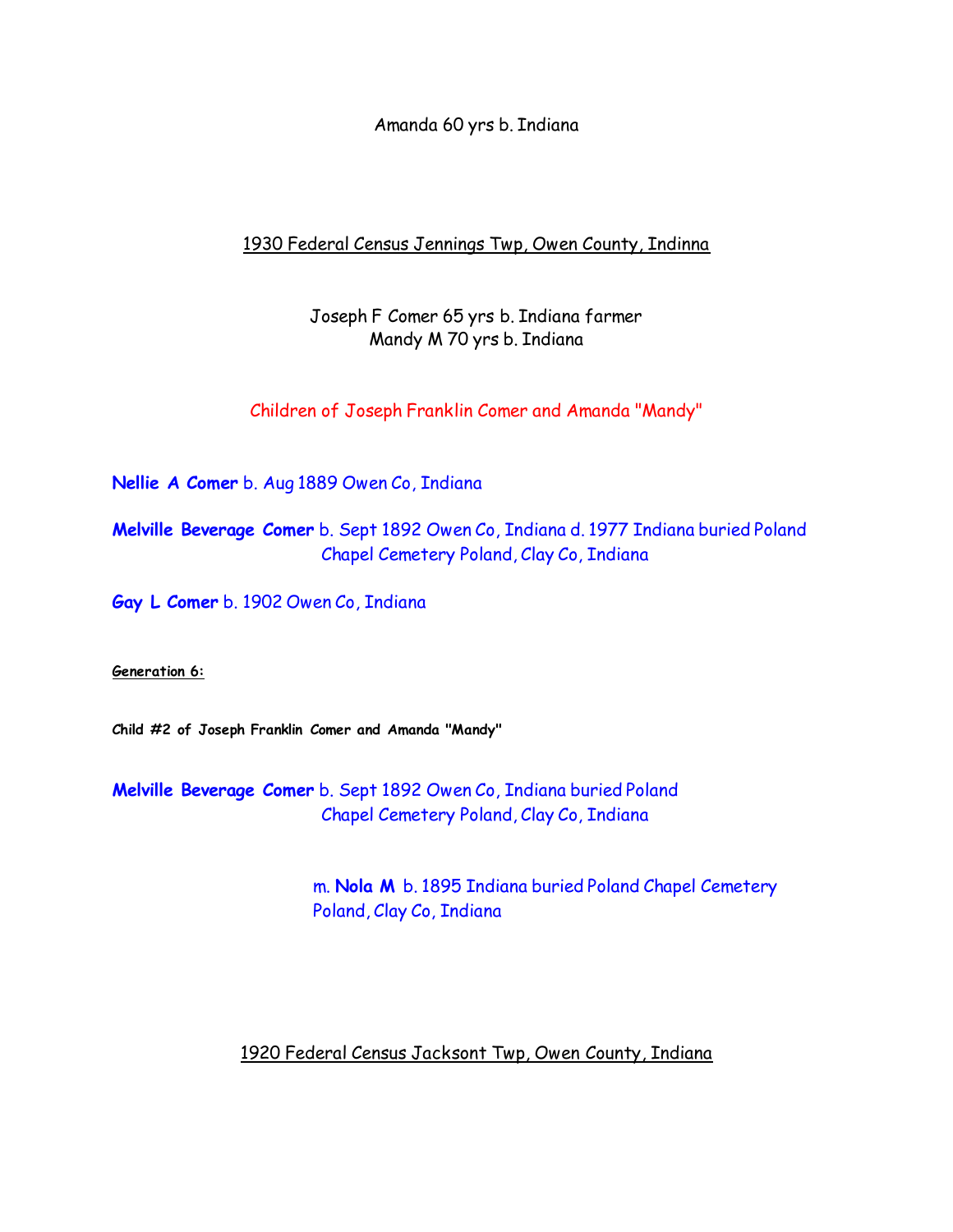Melville B comer 27 yrs b. Indiana lumber mill Nola M 24 ys b. Indiana Arthur W 8 yrs b. Indiana

1930 Federal Census Terre Haute, Vigo County, Indiana

Melville B Comer 37 yrs b. Indiana poolroom salesman Nola M 34 yrs b.. Indiana

Children of Melville Beverage Comer and Nola M

**Arthur Wade Comer** b. Aug 10, 1911 Owen Co, Indiana

**Generation 5:**

**Child #3 of Michael Comer and Emily Clark**

**Andrew Comer** b. July 24, 1867 Owen Co, Indiana d. Feb 13, 1952 buried Asher Cemetery Owen Co, Indiana

> m. (1) **Susanna M Asher** Dec 1, 1887 Owen Co, Indiana b. 1868 Owen Co, Indiana d. Before 1900 buried Asher Cemetery Owen Co, Indiana ( Daughter of James Asher)

Children of Andrew Comer and Susanna M Asher

**Henry Lowell Comer** b. Nov 29, 1889 Indiana d. Feb 13, 1957 buried Amo Cemetery Hendricks Co, Indiana

**Generation 6:**

**Child #1 of Andrew Comer and Susanna M Asher**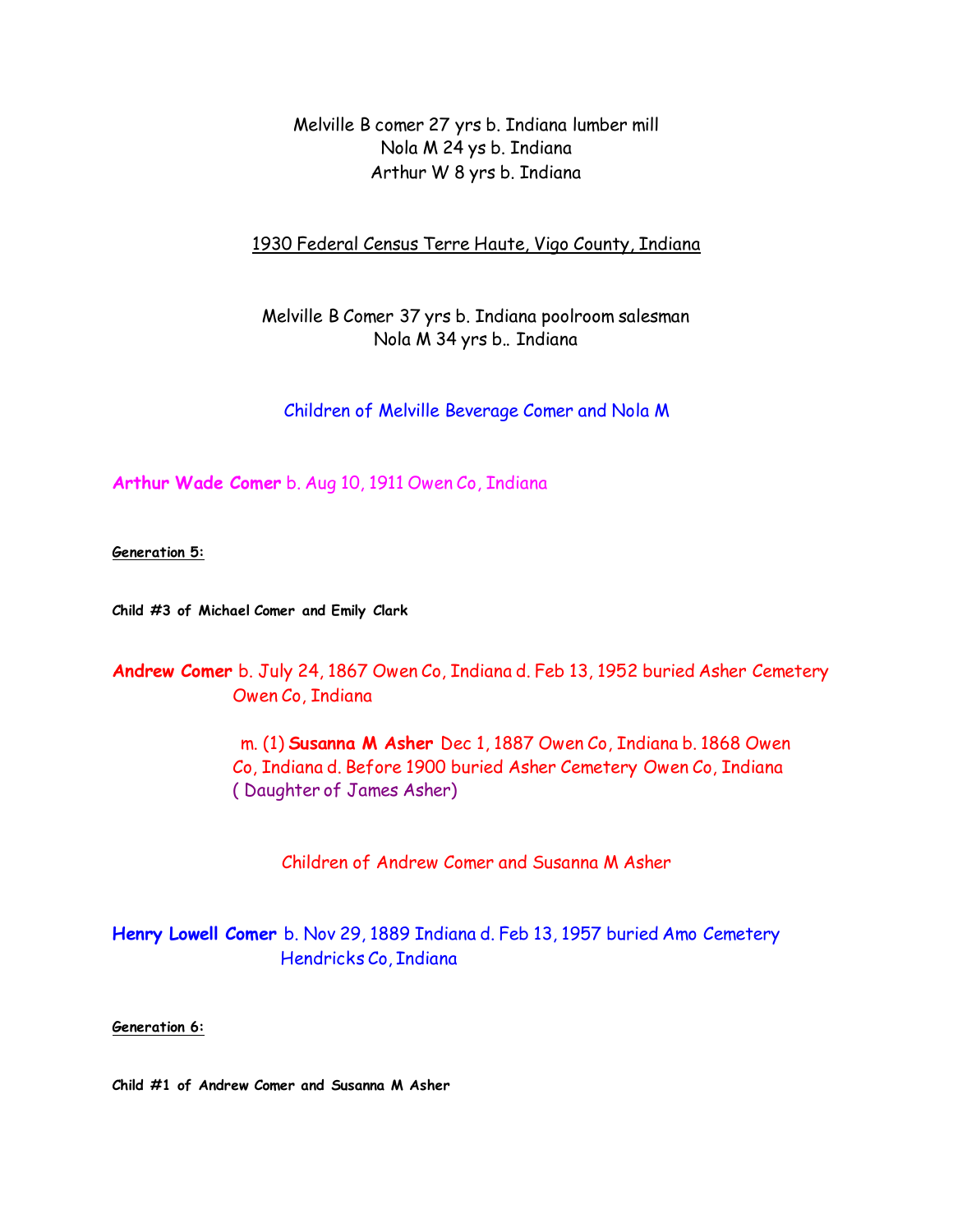**Henry Lowell Comer** b. Nov 29, 1889 Indiana d. Feb 13, 1957 buried Amo Cemetery Hendricks Co, Indiana

> m. **Daisy P McKamey** 1911 b. Feb 1893 Indiana d. 1972 Indiana buried Amo Cemetery Hendricks Co, Indiana ( Daughter of Albert C McKamey b. June 26, 1877 Indiana d. 1953 Indiana and Hattie Bell Breedlove b. July 8, 1878 Indiana d. Dec 31, 1968 Indiana)

### 1920 Federal Census Liberty Twp, Hendricks County, Indiana

Henry L Comer 30 yrs b. Indiana farm labor Daisy 25 yrs b. Indiana Waynard 7 yrs b. Indiana James 4 yrs 7 mo b. Indiana

1930 Federal Census Liberty, Hendricks County, Indiana

Henry Comer 40 yrs b. Indiana laborer Daisy 36 yrs b. Indiana Waynard 17 yrs b. Indiana Drew 14 yrs b. Indiana

Children of Henry Lowell Comer and Daisy P McKamey

## **Waynard Comer** b. Oct 17, 1912 Indiana d. Feb 1, 1985 Danville, Hendricks Co, Indiana Buried Mooresville Cemetery Morgan Co, Indiana

Age 72 years, 3 months, 17 days. [Temporary funeral home marker.] Lived in Hendricks County, 1 mile north of Amo on Hadley Road. Fire Dept. was called at 1:27 A.M. regarding a fire in the home; victim was found in his bed. He had been bedridden with arthritis. Mr. Comer had third-degree burns over most of his body, but he died of strangulation rather than burns. Death being investigated as a homicide by Hendricks County Coroner. Cemetery: Mooresville Cemetery

Obituary Source: Indianapolis News, Feb. 2, 1985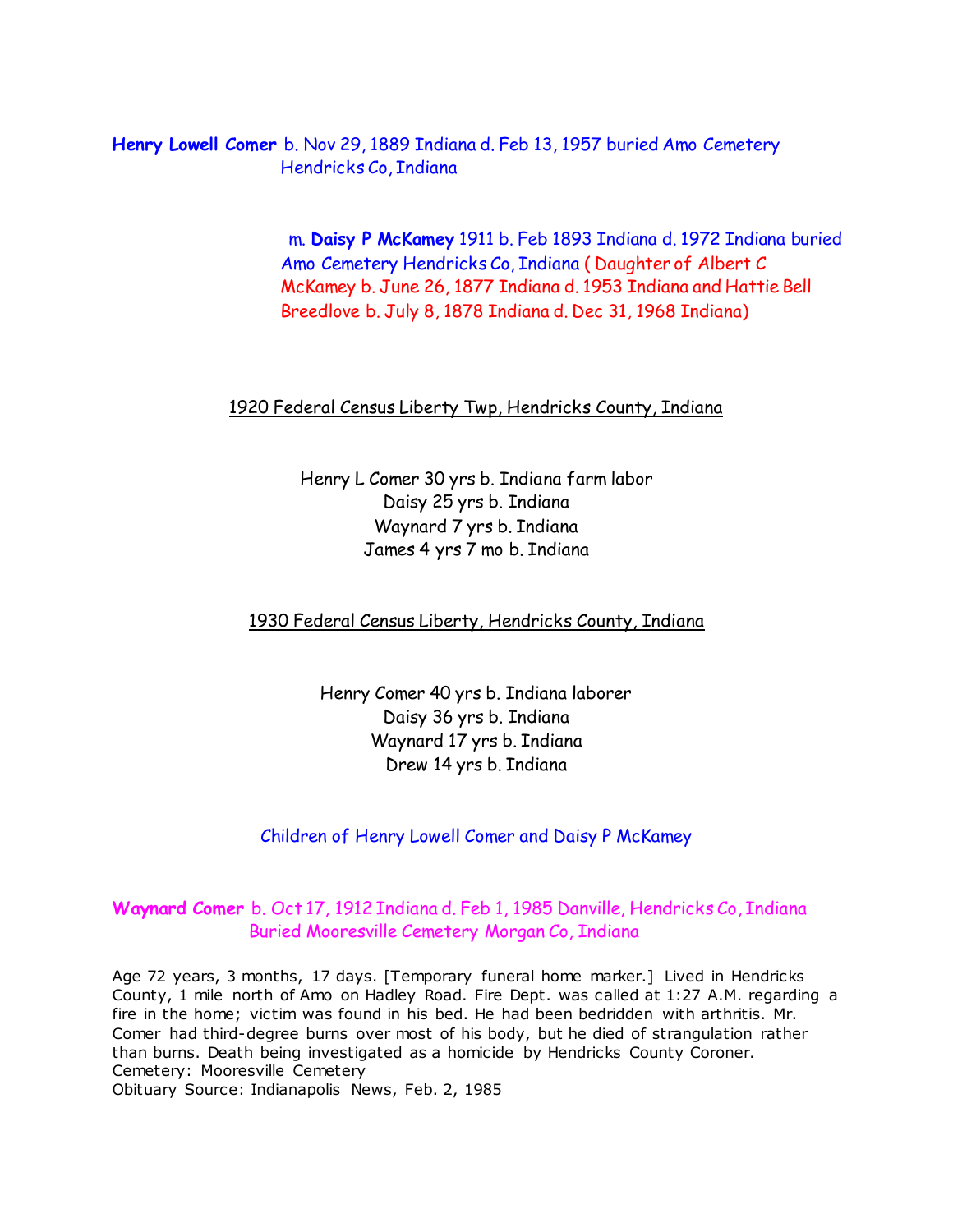**James Andrew "Drew" Comer** b. June 2, 1915 Hendricks Co, Indiana d. Feb 24, 2001 Greencastle, Putnam County, Indiana buried Amo Cemetery Hendricks Co, Indiana

**Generation 5:**

 m. (2) wife of Andrew Comer **Sophia Anderson** March 30, 1902 Hendricks Co, Indiana b. 1884 Indiana

#### 1910 Federal Census Clay Twp, Hendricks County, Indiana

Andrew Comer 41 yrs .b Indiana farmer Sophia 24 ys b. Indiana mother of 2, 2 living Henry 20 yrs b. Indiana farm labor Geraldine 1 yr 2 mo b Indiana Thaddens 4 yrs b. Indiana

1920 Federal Census Franklin Twp, Hendricks county, Indiana

Andei Comer 50 yrs b. Indiana farm labor Soffie 33 yrs b. Indiana Thad 14 yrs b. Indiana Jeraldene 11 yrs b. Indiana

1930 Federal Census Indianapolis, Marion County, Indiana

Sophia comer 44 yrs b. Indiana laundry checker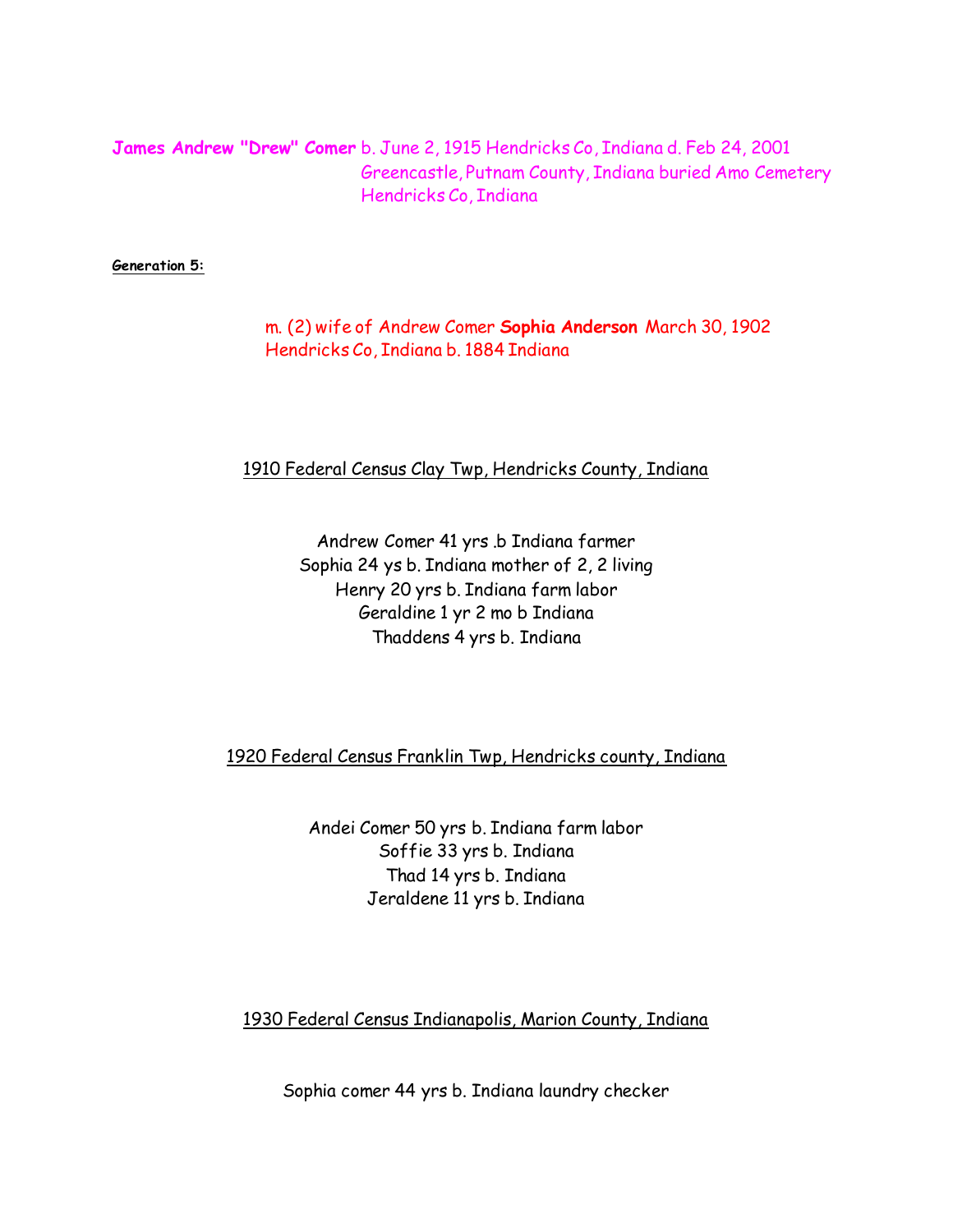Thad L 24 yrs b. Indiana house paper hanger Detta J 21 yrs b. Indiana glove factor inspector (daughter in law) Geralda C 21 yrs b. Indiana glove factory cutter

Children of Andrew Comer and Sophia Anderson

**Thaddens Comer** b. Sept 25, 1905 Hendricks Co, Indiana d. June 1967 Indiana

**Gerald E Comer** b. Feb 8, 1909 Hendricks Co, Indiana d. Jan 1973 Indianapolis, Marion Co, Indiana

**Generation 4:**

**Child #3 of Delitha Anderson and Thomas Comer**

**Elizabeth Comer** b. May 31, 1842 Indiana d. Sept 11, 1873

m. **James Anderson** March 21, 1872 Owen Co, Indiana

**Generation 4:**

**Child #5 of Delitha Anderson and Thomas Comer**

**Talitha Comer** b. March 9, 1845 Indiana d. Nov 15, 1908 Posey, Twp, Clay Co, Indiana

 m. **George W Barker** Jan 11, 1880 Owen Co, Indiana b. Jan 26, 1845 Hendricks Co, Indiana d. Jan 6, 1913 Danville, Illinois ( Son of Isaac Barker b. Sept 8, 1801 North Carolina d. Feb 8, 1877 Hendricks Co, Indiana and Charlotte Mason b. April 5, 1810 Knox, Kentucky d. Sept 19, 1872 Hendricks Co, Indiana)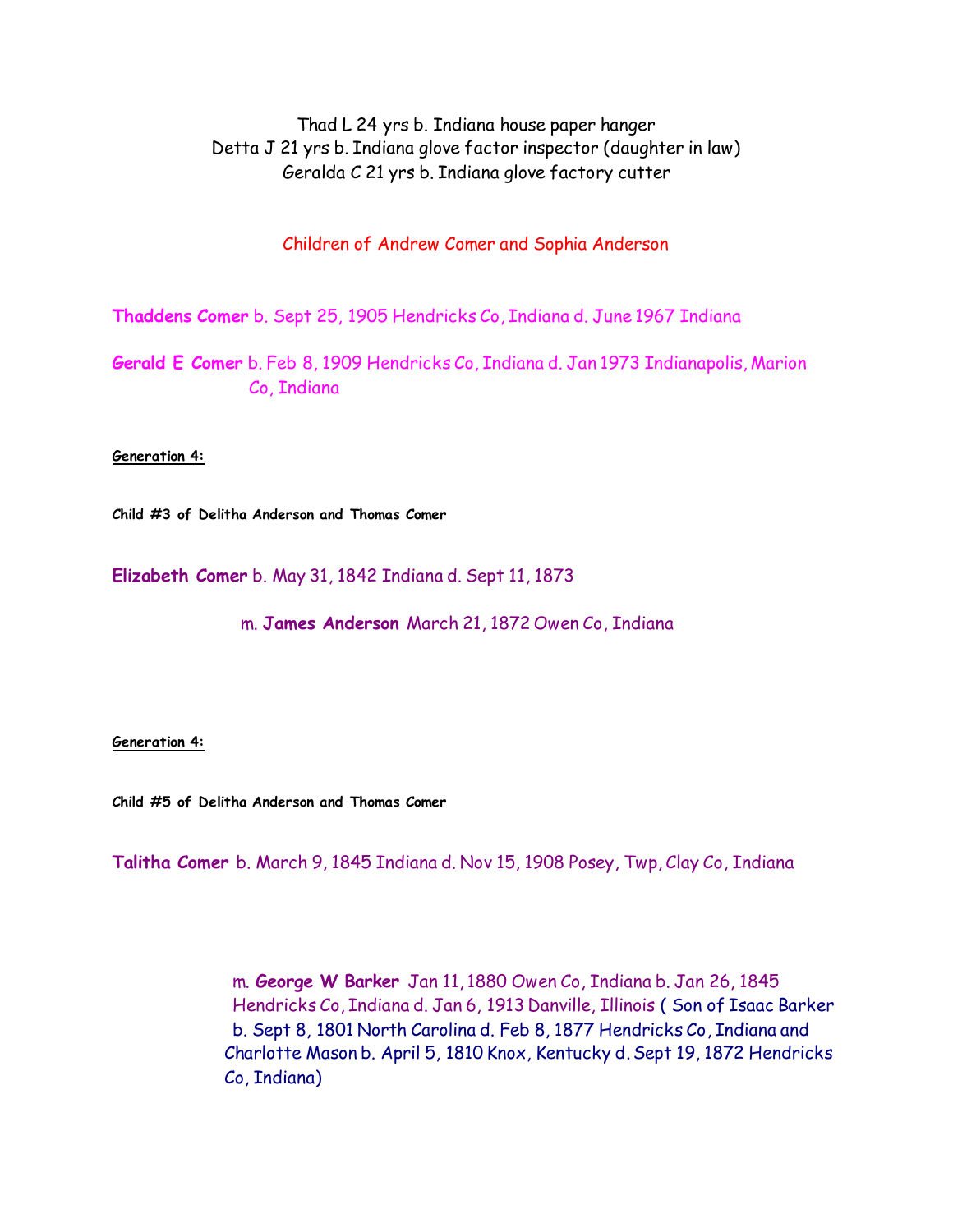## 1900 Federal Census Posey Twp, Clay County, Indiana

# George W Barker 55 yrs b. July 1845 Missouri day labor Talitha 55 yrs b. March 1845 Indiana mother of 2, 2 living Phoebe 18 yrs b. June 1881 Indiana Homer 17 yrs b. July 1882 Indiana

### Children of Talitha Comer and George W Barker

**Pheobe Barker** b. June 27, 1881 Putnam Co, Indiana d. Sept 28, 1932 Summit Lawn Cemetery Clay Co, Indiana

**Homer Vincent Barker** b. July 25, 1882 Putnam Co, Indiana d. 1962 Clay Co, Indiana

**Generation 5:**

**Child #1 of Talitha Comer and George W Barker**

## **Pheobe Barker** b. June 27, 1881 Putnam Co, Indiana d. Sept 28, 1932 Summit Lawn Cemetery Clay Co, Indiana

### **BRAZIL TIMES , SEPTEMBER 29, 1932 ;**

### MRS. PHOEBE HAYS OF JACKSON TWP. DIES OF CANCER

Mrs. Phoebe Hays, widow of Bert Hays, died at the home in Jackson township, three miles east of Asherville, Wednesday after an illness of several months of cancer, aged 51 years, three months and one day.

The deceased had resided in the community all her life and leaves many friends to mourn her death.

She is survived by two daughters and three sons, Mrs. Roy Trestner, of Jackson township, Miss Lorraine, James, Harry and Gilbert Hays, at home; also two grandchildren, and a brother, Homer Barker, of Brazil.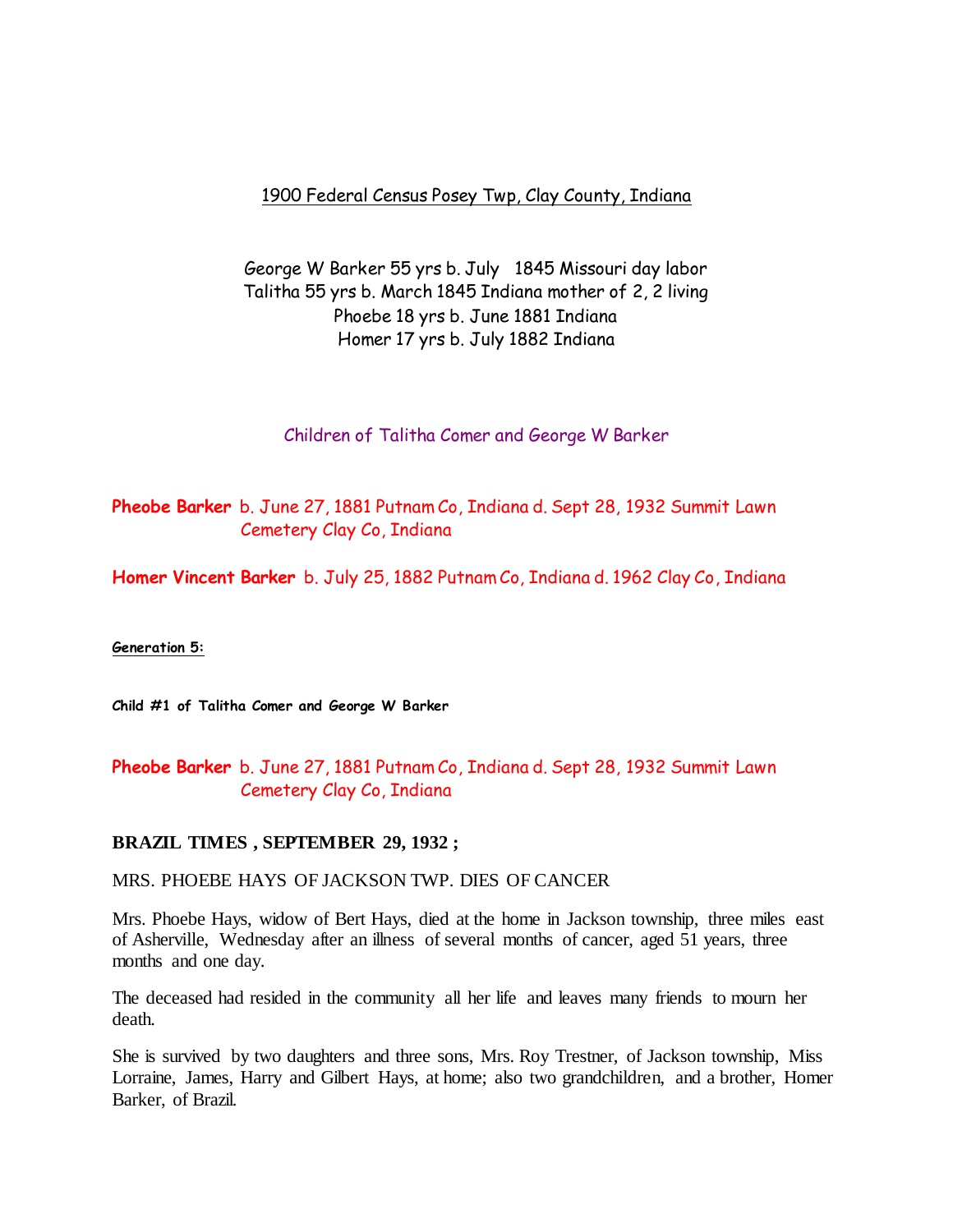The funeral will leave the home at 1 o'clock Friday afternoon and services will be held at the Wools church south of Brazil at 2:00 o'clock, Rev. Hyatt officiating, interment Summit Lawn cemetery.

> m. **Rutherford Birchard Hayes** Aug 3, 1904 Clay City, Clay Co, Indiana b. June 10, 1880 Parke, Indiana d. June 23, 1929 Clay City, Jackson Twp, Clay Co, Indiana ( Son of Alfred Wiley HAyes b. Dec 10, 1845 Tippecanoe Co, Indiana d. April 18, 1906 Parke Co, Indiana and Margaret Ann Adams b. Dec 10, 1845 Parke Co, Indiana d. June 19, 1908 Clay Co, Indiana)

## 1910 Federal Census Jackson Twp, Clay County, Indiana

Rethistor B Hayes 29yrs b. Indiana farmer Phoeba 28 yrs b. Indiana mother of 2, 2 living Elarah B 5 yrs b. Indiana James S 6 mo b. Indiana

## 1920 Federal Census Jacskton Twp, Clay County, Indiana

Rutherford B Hayes 39 yrs b. Indiana farmer Rhebe 38 yrs b. Indiana Clarabelle 14 yrs b. Indiana James L 10 yrs b. Indiana Harry R 8 yrs b. Indiana Mary L 6 yrs b. Indiana Harold G 3 yrs 2 mo b. Indiana

### 1930 Federal Census Jackson Twp, Clay County, Indiana

Phebe Hayes 48 yrs b. Indiana farmer (widowed) James 20 yrs b. Indiana clay factory laborer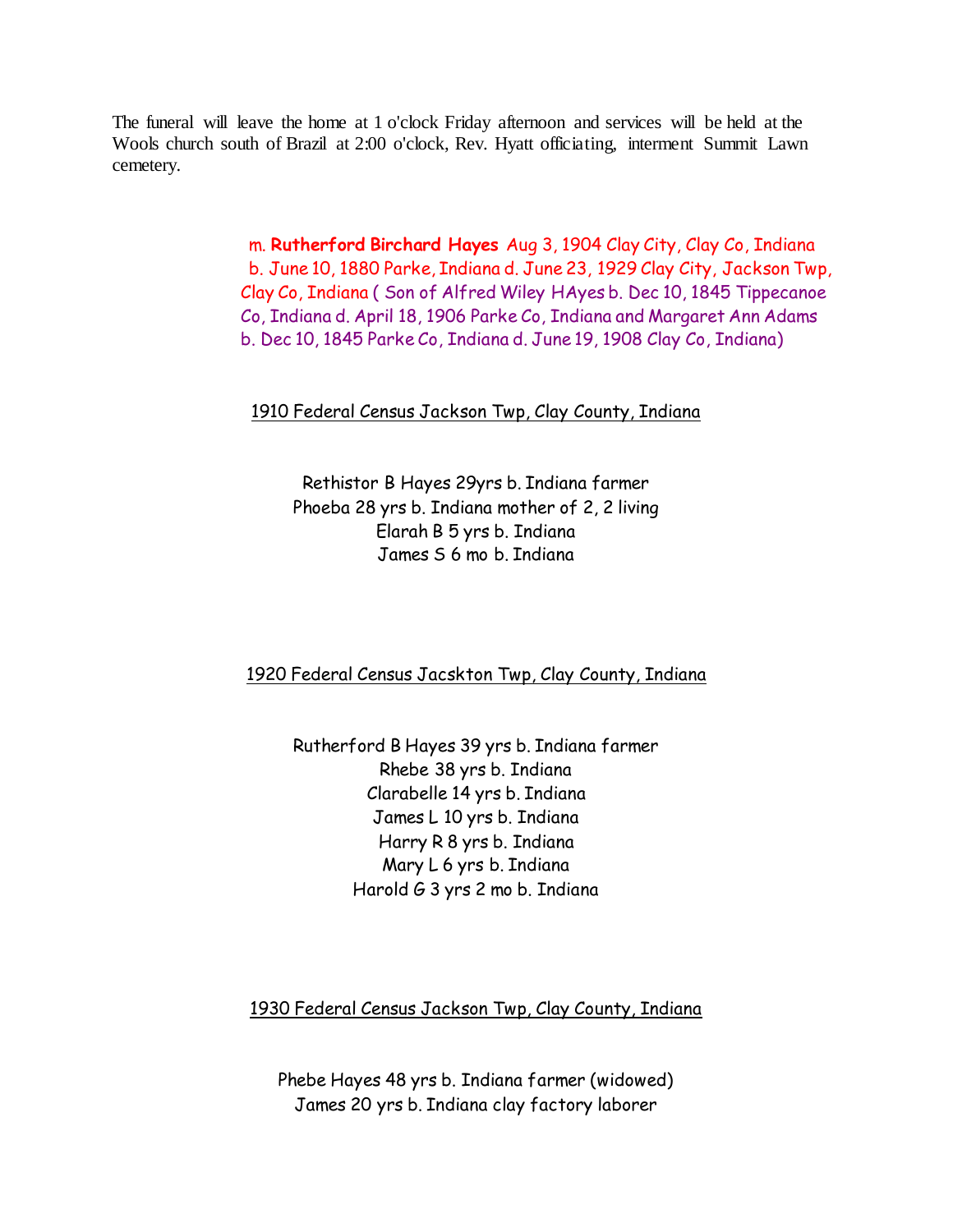Harry 18 yrs b. Indiana clay factory laborer Lorene 16 yrs b Indiana Gilbert 13 yrs b. Indiana

Children of Pheobe Barker and Rutherford Birchard Hayes

**Clara Belle Hayes** b. 1905 Jackson Twp, Clay Co, Indiana d. April 14, 1987 Center Point, Clay Co, Indiana buried Center Point Cemetery Center Point, Clay Co, **Indiana** 

**Roy Everett Hayes** b. April 3, 1907 Jackson Twp, Clay Co, Indiana d. July 17, 1909 Jackson Twp, Clay Co, Indiana

**James Lewis Hayes** b. Oct 17, 1909 Posey Twp, Clay C, Indiana d. Aug 28, 1993 Clay Co, Indiana

**Harry Rutherford Hayes** b. Aug 7, 1911 Jackson Twp, Clay Co, Indiana d. May 23, 1964 Clay Co, Indiana buried Summit Lawn Cemetery

**Mary Lorene Hayes** b. 1914 Jackson Twp, Clay Co, Indiana

**Harold Gilbert Hayes** b. Oct 20, 1916 Jackson Twp, Clay Co, Indiana d. Aug 26, 1980 Appleton , Wisconsin

**Generation 6:**

**Child #1 of Pheobe Barker and Rutherford Birchard Hayes**

**Clara Belle Hayes** b. 1905 Jackson Twp, Clay Co, Indiana d. April 14, 1987 Center Point, Clay Co, Indiana buried Center Point Cemetery Center Point, Clay Co, **Indiana**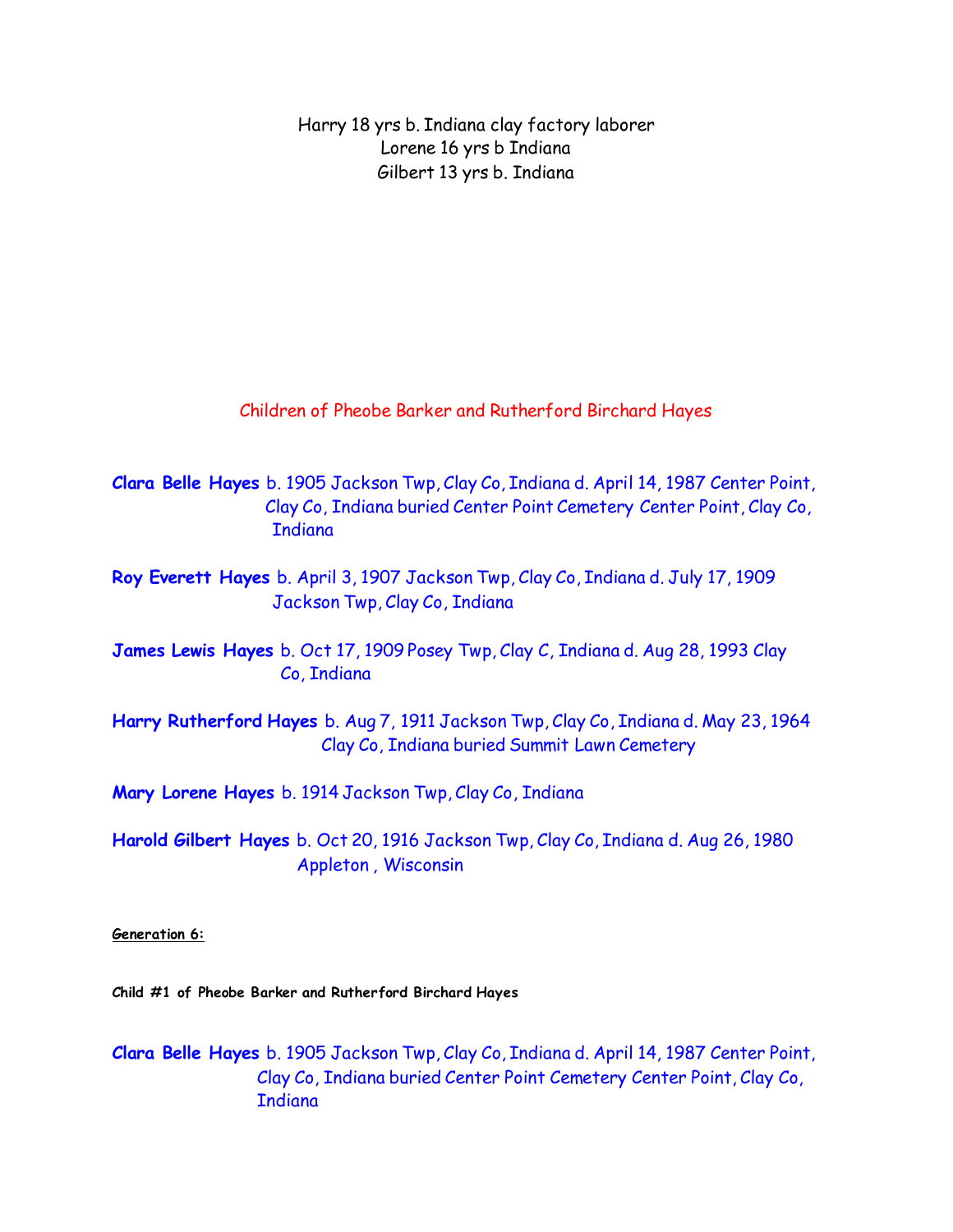

 m. **Roy Trester** b. Jan 8, 1897 Washington Twp, Putnam Co, Indiana d. June 19, 1968 Brazil, Clay Co, Indiana buried Center Point Cemetery Center Point, Clay Co, Indiana ( Son of Edwin Trester b. 1871 Indiana and Alma C Neese)



1930 Federal Census Cass Twp, Clay County, Indiana

Roy E Trester 33 yrs b. Indiana truck farm farmer Clara B 25yrs b. Indiana Robert E 2 yrs b. Indiana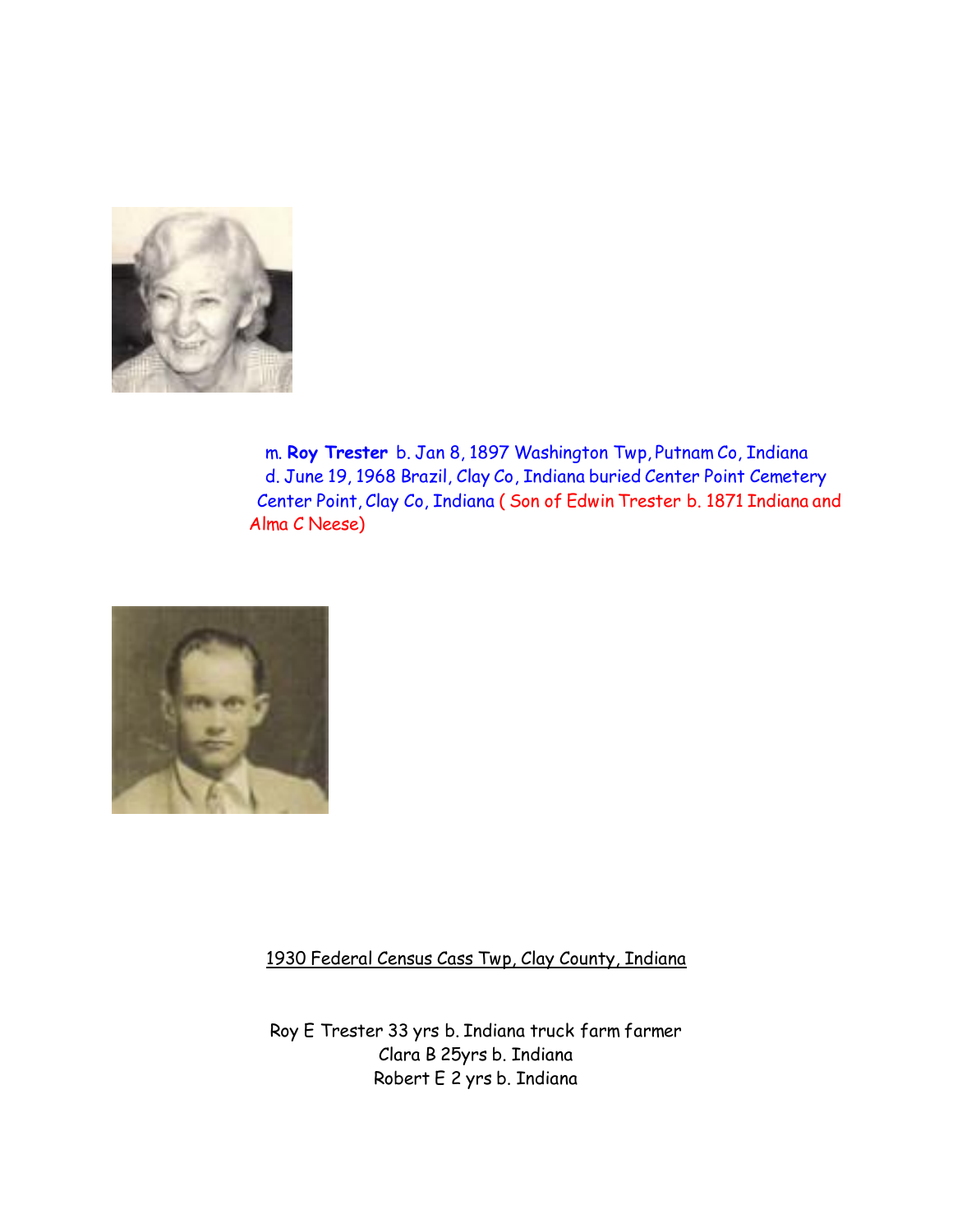## Children of Clara Belle Hayes and Roy Trester

**Robert Earl Trester** b. March 27, 1928 Clay Co, Indiana d. Aug 19, 2005 Charlestown, Clark Co, Indiana

**Generation 7:**

**Child #1 of Clara Belle Hayes and Roy Trester**

**Robert Earl Trester** b. March 27, 1928 Clay Co, Indiana d. Aug 19, 2005 Charlestown, Clark Co, Indiana



 m. **Dorothy Bolinger** b. June 9, 1932 Indiana d. Sept 1, 2001 Charlestown, Clark Co, Indiana ( Daughter of Fred H Bolinger b. June 18, 1913 Clay Co, Indiana d. May 6, 2005 Brazil, Clay Co, Indiana)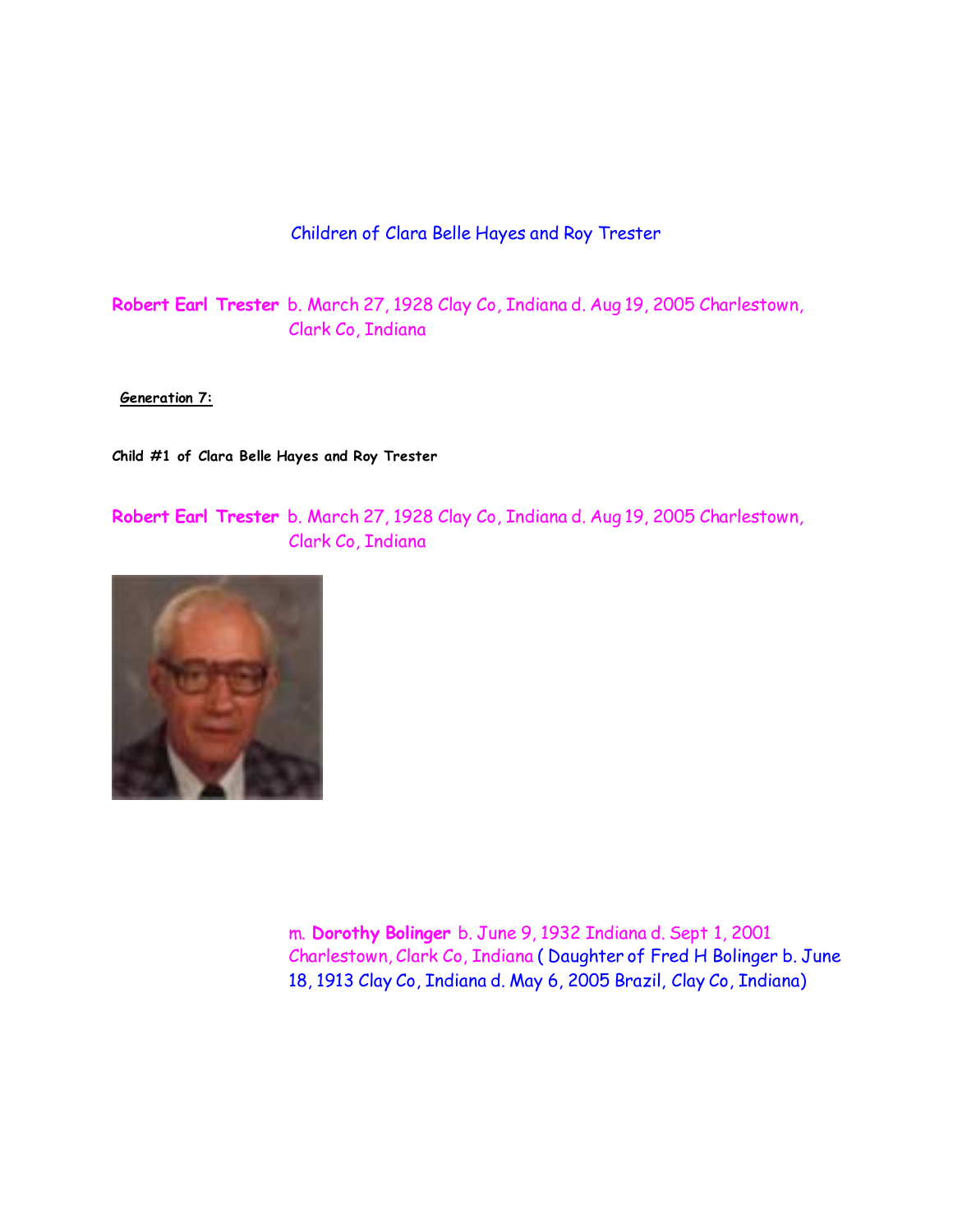

# Children of Robert Earl Trester and Dorothy Bolinger

**Debra Ann Trester** b. July 10, 1954 Brazil, Clay Co, Indiana d. Charlestown, Clark Co, Indiana



**Mona Lynn Trester** b. Oct 12, 1955 Jeffersonville, Clark Co, Indiana d. Jan 2000 Dahlonega, Lumpkin Co, Georgia

**Generation 8:**

**Child # 2 of Robert Earl Trester and Dorothy Bolinger**

**Mona Lynn Trester** b. Oct 12, 1955 Jeffersonville, Clark Co, Indiana d. Jan 2000 Dahlonega, Lumpkin Co, Georgia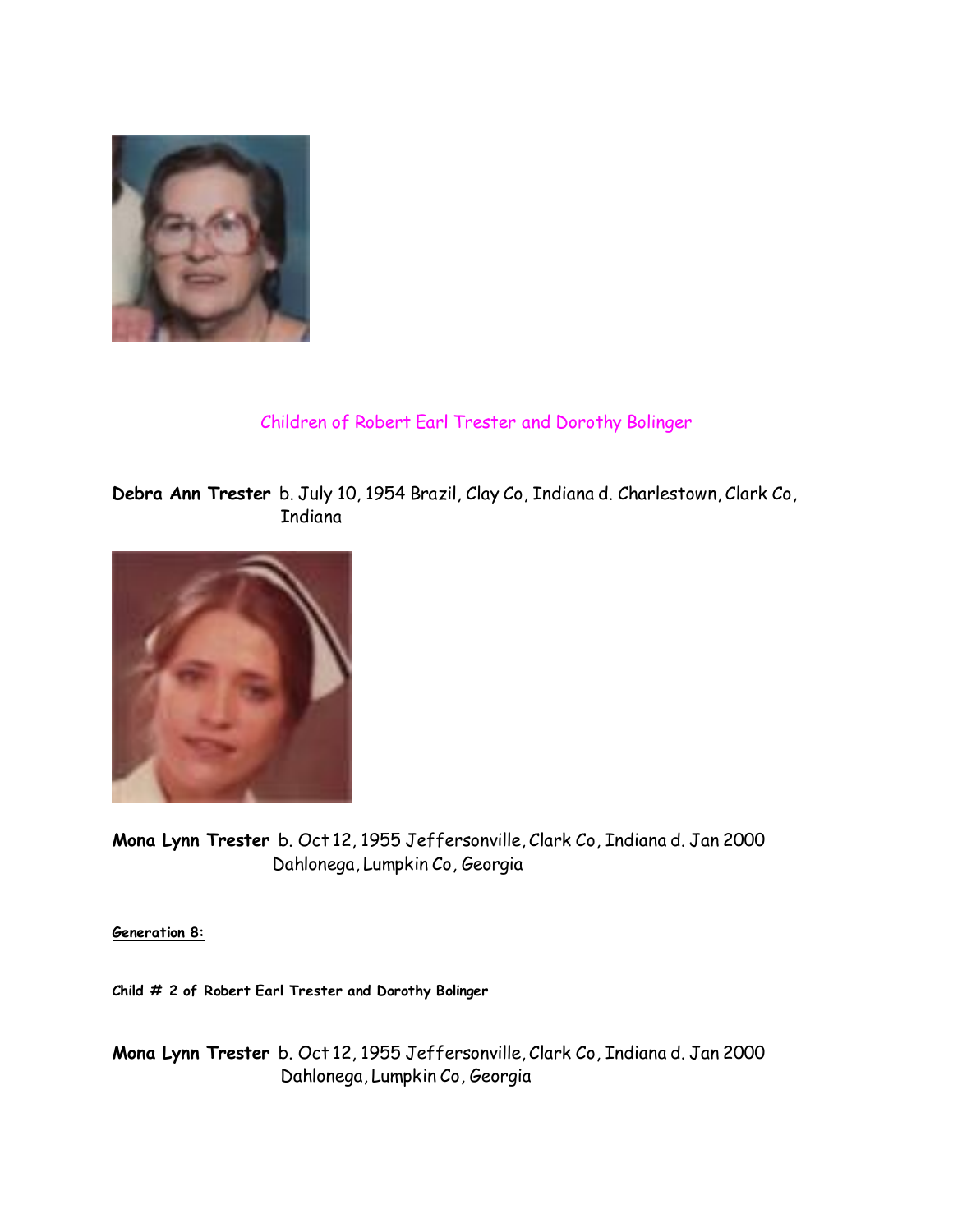

 m. **Charles Harry McDonald** b. March 6, 1952 Georgia d. April 2003 Dahlonega, Lumpkin Co, Georgia



**Generation 6:**

**Child #3 of Pheobe Barker and Rutherford Birchard Hayes**

**James Lewis Hayes** b. Oct 17, 1909 Posey Twp, Clay Co, Indiana d. Aug 28, 1993 Clay Co, Indiana

> m. **Levin Mae Gum** Jan 17, 1910 Indiana d. Nov 16, 2000 ( James B Gum b. Oct 1870 Millers Creek, Estell Co, Kentucky and Alva May Nicolson b. Nov 10, 1886 Clay Co, Indiana d. 1940)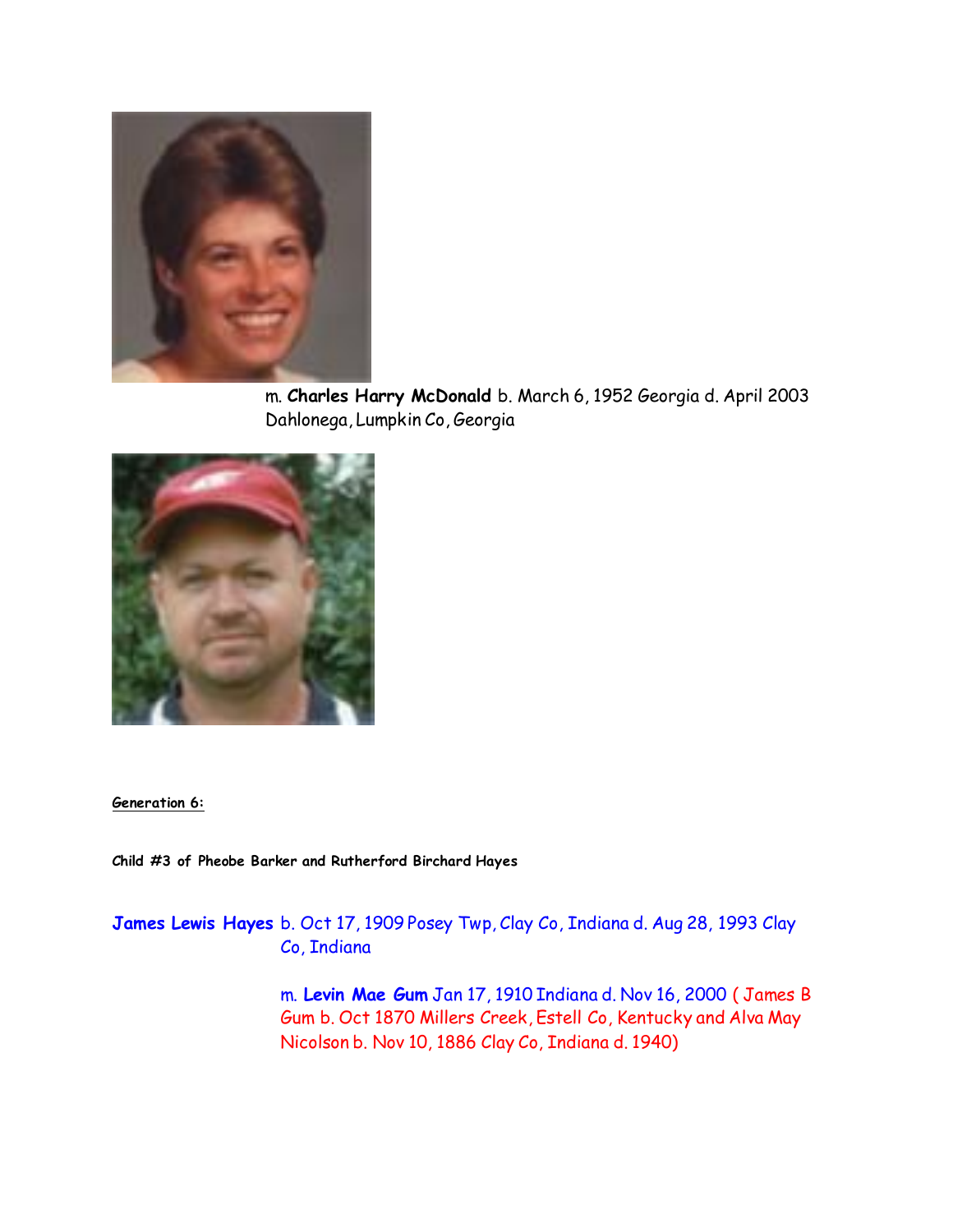**Generation 6:**

**Child #4 of Pheobe Barker and Rutherford Birchard Hayes**

## **Harry Rutherford Hayes** b. Aug 7, 1911 Jackson Twp, Clay Co, Indiana d. May 23, 1964 Clay Co, Indiana buried Summit Lawn Cemetery

#### **BRAZIL TIMES , MAY 26, 1964**

HARRY HAYES , AGE 52 , DIES AT HOSPITAL

Harry R. Hayes, 52 years old, of R.R. I , Carbon, died at 9:30 p.m. Sunday at Clay County Hospital following an illness of several months. He had been forced to quit working in February and was hospitalized at that time and for the last four weeks.

A native of Clay County, he was born in Jackson Township on Aug. 7, 1911, a son of the late Burch and Phoebe ( Barker ) Hayes. He had been a resident of this general area most of his life except for a short time when he was employed as a blacksmith in Chicago.

Mr. Hayes was a maintenance man for the Natco Corp. here for several years until his health began to decline.

He was a member of the Church of the Brethren, Centennial Lodge No. 541, F.& A. M., the United Brick and Clay Workers of America, and the Dick Johnson Volunteer Dept., and the Dick Johnson Twp. Farm Bureau.

He is survived by the wife, the former Thelma Carter, to whom he was united in marriage on April 17, 1937; two daughters, Mrs. Murvin ( Karen ) Berry of Seelyville, and Miss Janice Hayes, at home; two brothers, James of Chicago, and Gilbert of Appleton, Wis., two sisters, Mrs. Roy Trester of Center Point, and Mrs. James Conners of Chicago; and several nieces and nephews.

Services will be conducted at Miller and Sons Funeral Home at 1:30 p.m. Wednesday with Brazil Centennial Lodge No. 541, F.&A.M., holding full Masonic rites.

Brother Troy Allen will officiate and interment will be in Summit Lawn Cemetery. Friends may call at the funeral home after 4 p.m. Tuesday.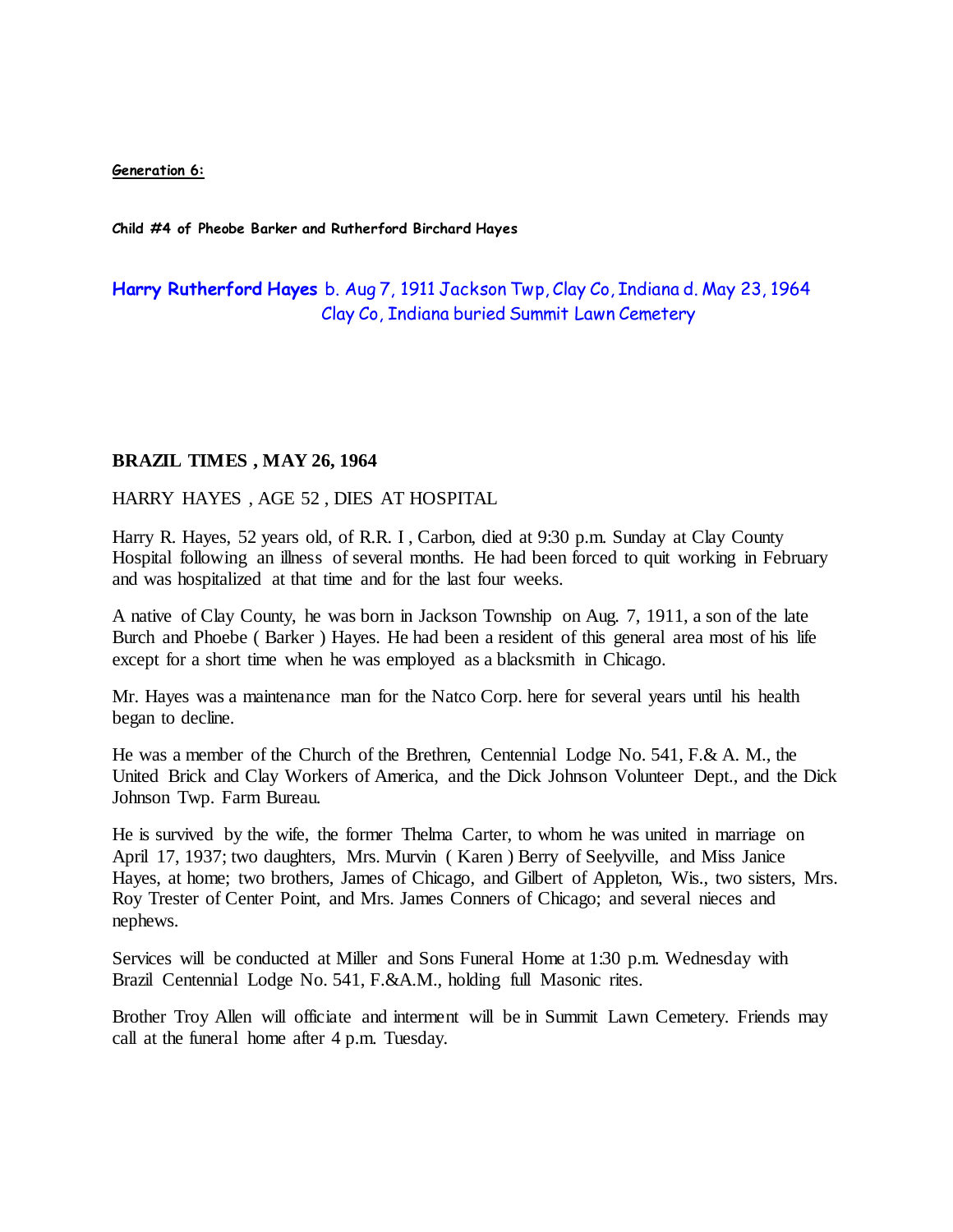m. **Thelma Carter** April 17, 1937 buried Summit Lawn Cemetery

Children of Harry Rutherford Hayes and Thelma Carter

**Karen Hayes**

**Janice Hayes**

**Generation 7:**

**Child #1 of Harry Rutherford Hayes and Thelma Carter**

**Karen Hayes**

m. **Murvin Berry**

**Generation 6:**

**Child #5 of Pheobe Barker and Rutherford Hayes**

**Mary Lorene Hayes** b. 1914 Jackson Twp, Clay Co, Indiana

m. **? Conners** 

**Generation 6:**

**Child #6 of Pheobe Barker and Rutherford Hayes**

**Harold Gilbert Hayes** b. Oct 20, 1916 Jackson Twp, Clay Co, Indiana d. Aug 26, 1980 Appleton , Wisconsin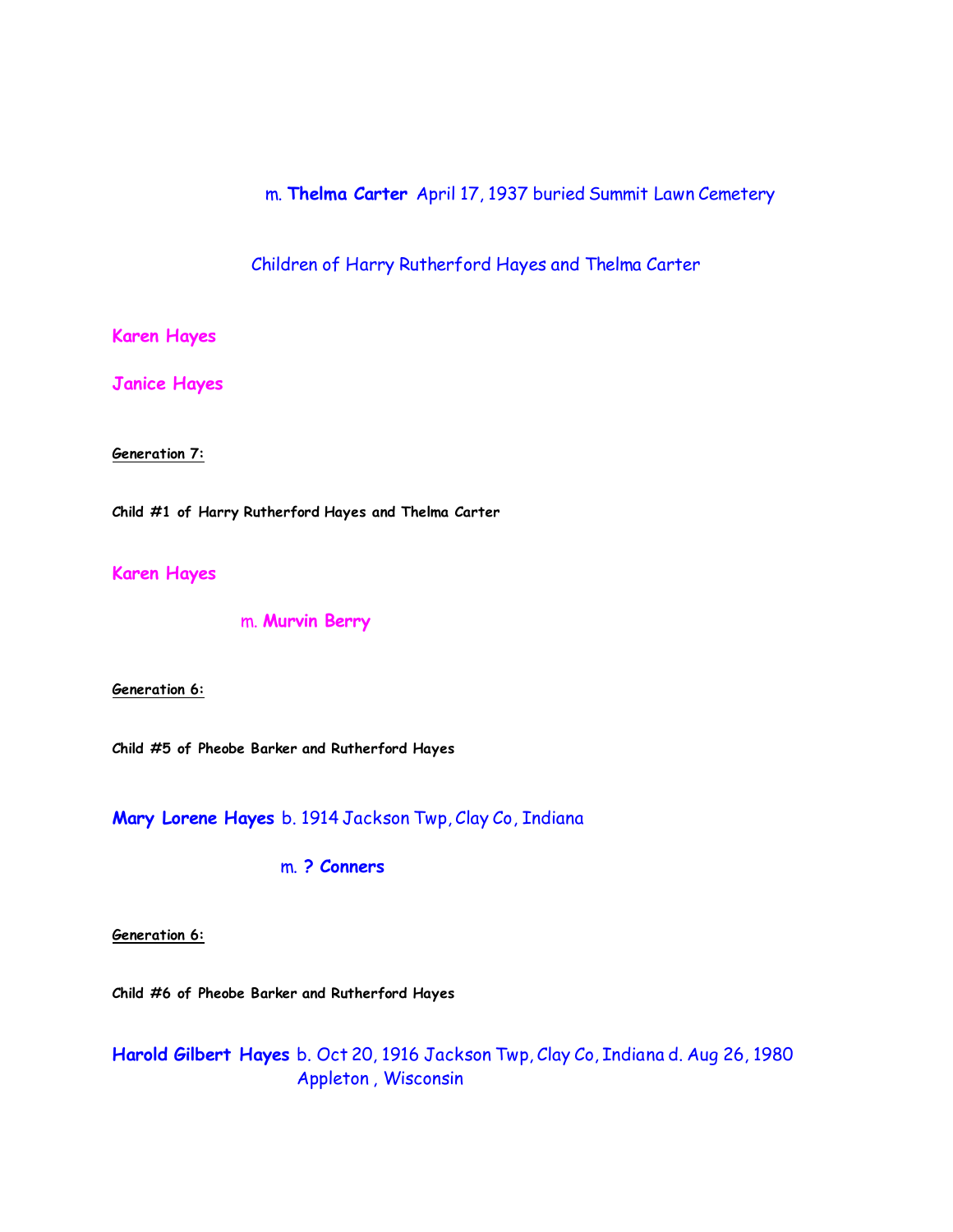#### **BRAZIL TIMES , AUGUST 26, 1980**

#### HAROLD GILBERT HAYES

Harold Gilbert Hayes, 63, died Tuesday in Appleton, Wis. He suffered a heart attack while driving near his home.

He was a former resident of Jackson Township and the son of R.B. and Phoebe Barker Hayes.

Surviving are his wife, Marie; three sons, Greg, Richard and Jeffrey; one daughter, Melissa; and three grandchildren, all of Appleton. He is also survived by one brother, James L. Hayes, Brazil; and two sisters, Lorene Conners, Chicago, and Clara Trester, Center Point.

Services will be in Appleton.

m. **Marie Sauters**

#### Children of Harold Gilbert Hayes and Marie Sauters

**Greg Hayes**

**Richard Hayes**

**Jeffrey Hayes**

**Melissa Hayes**

**Generation 5:**

**Child #2 of Talitha Comer and George W Barker**

**Homer Vicent Barker** b. July 25, 1882 Putnam Co, Indiana d. 1962 Clay Co, Indiana

m. **Allie Shepherd** Dec 10, 1923 d. 1960

**Generation 4:**

**Child #6 of Delitha Anderson and Thomas Comer**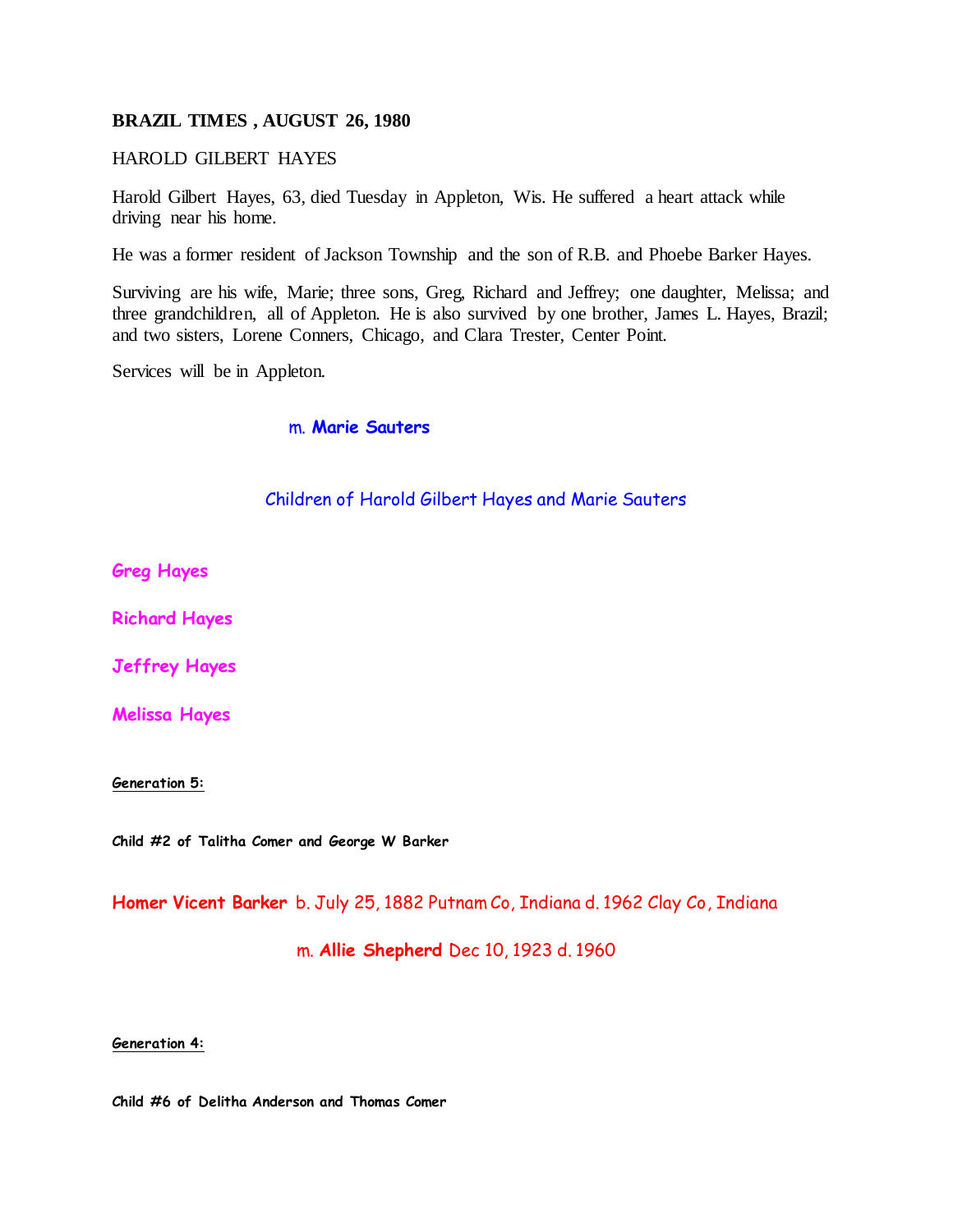## **Emory Comer** b. Jan 13, 1848 Owen County, Indiana d. May 31, 1929 Owen County, Indiana Buried Poland Chapel Cemetery Poland, Clay Co, Indiana

"The spring at the foot of a little hill just east of the head of the Owl Hollow Road (4 miles north of Jordon Villege (sic) and 2 1/2 miles east of Poland, Indiana) was a popular watering place for numerous teams of horses pulling logs, produce and large families of children to town. Cool water and maple tree shade was just too welcome and too inviting to pass by without stopping.

Up a short sandy lane leading from the spring on the crest of a small hill lived farmer Emery Comer. He was not an original pioneer but was perhaps the son of one. His birthdate was January 3, 1848 and he died May 31, 1929

> m. (1) **Mary Peyton** Jan 14, 1869 b. 1848 Indiana d. Before 1880 Jackson Twp, Owen Co, Indiana buried Poland Chapel Cemetery Poland, Clay Co, **T**ndiana

1870 Federal Census Jackson Twp, Owen County, Indiana

Emery Comer 22 yrs b. Indiana farmer Mary 22 yrs b. Indiana Dora 1 yr b. Indiana

1880 Federal Census Jackson Twp, Owen County, Indiana

Emra Comer 37 yrs b. Indiana farmer (widowed) Essie 12 yrs b. Indiana Judah 12 yrs b. Indiana Greely 10 yrs b. Indiana Fannie 8 yrs b. Indiana

Children of Emory Comer and Mary Peyton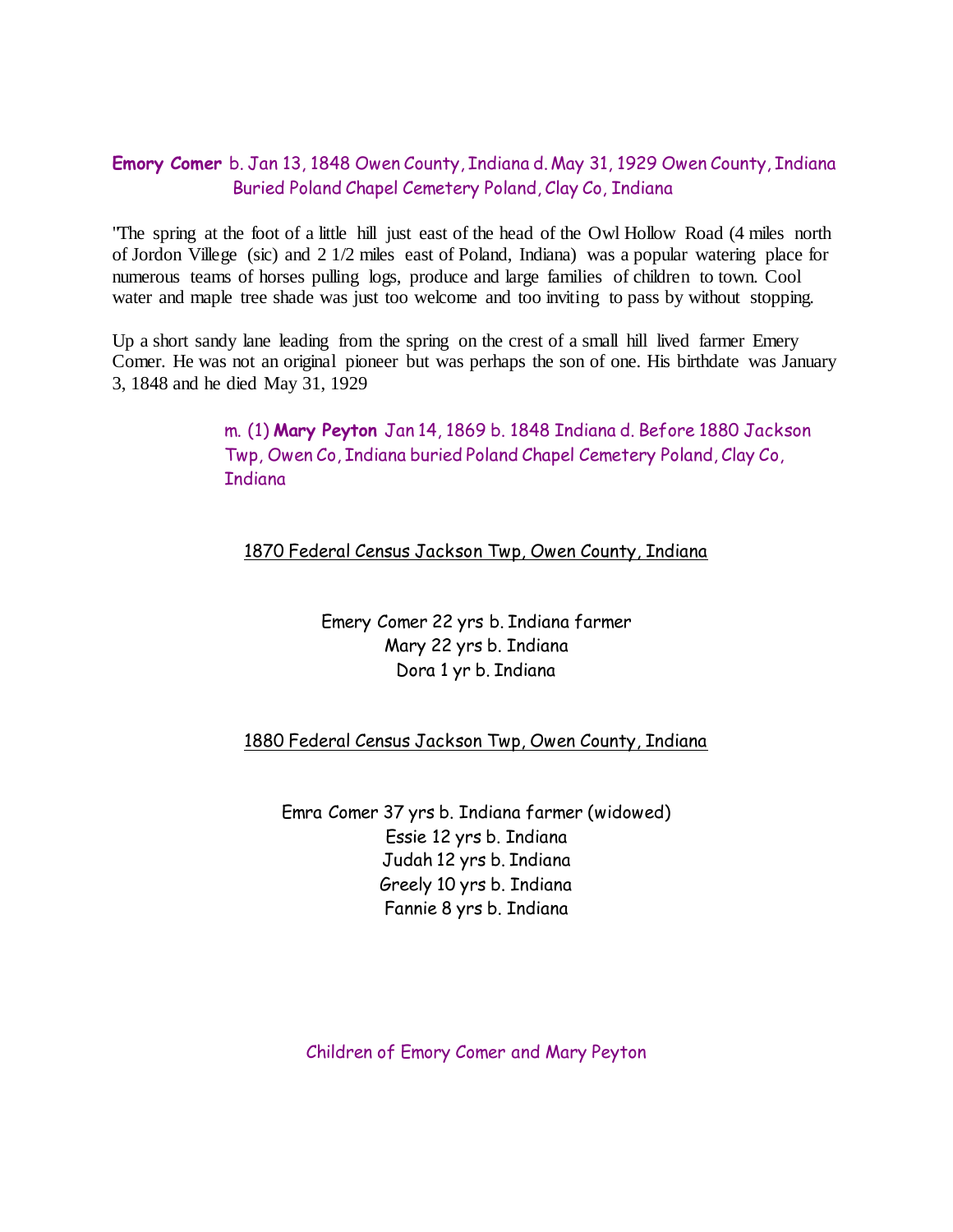**Dora Elizabeth "Essie" Comer** b. May 1869 Jackson Twp, Owen Co, Indiana d. 1949 Indiana

**Judah Comer** b. 1871 Jackson Twp, Owen Co, Indiana

**Greeley H Comer** b. July 1875 Jackson Twp, Owen Co, Indiana d. March 17, 1941 Jasper Co, Indiana

**Fannie Comer** b. 1876 Jackson Twp, Owen Co, Indiana

**Generation 5:**

**Child #4 of Emory Comer and Mary Peyton**

**Dora Elizabeth "Essie" Comer** b. May 1869 Jackson Twp, Owen Co, Indiana d. 1949 Indiana

 m. **Jonas "June" Burger** Jan 3, 1891 Clay Co, Indiana b. April 2, 1861 Owen Co, Indiana d. Aug 8, 1932 Clay Co, Indiana ( Son of Jacob Burger b. Aug 28, 1813 Clark, Holmes Co, Ohio d. Feb 21, 1886 Greenwood, Franklin County, Kansas and Susanna Winklepleck b. June 14, 1814 Tuscarawas, Ohio d Aug 28, 1896 Clay Prairie, Clay Co, Indiana)

1900 Federal Census Harrison Twp, Vigo County, Indiana

June Burger 39yrs b. April 1861 Indiana laborer Essie 31 yrs b. May 1869 Indiana mother of 0, 0 living

1920 Federal Census Jackson Twp, Clay County, Indiana

June burger 57 yrs b. Indiana railroad watchman Essie D 50 yrs b. Indiana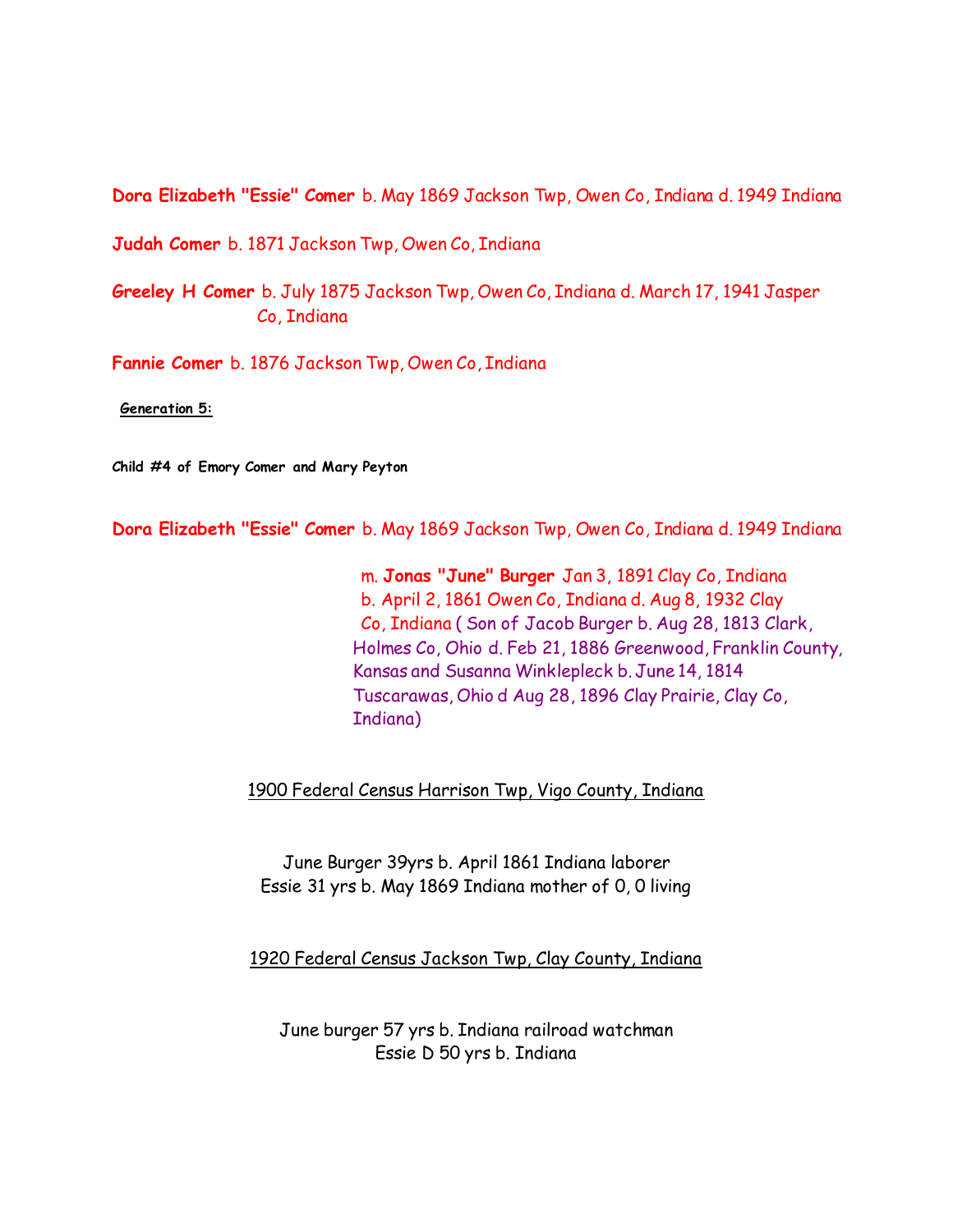#### **Generation 5:**

**Child #3 of Emory Comer and Mary Peyton**

**Greeley H Comer** b. July 1875 Indiana d. March 17, 1941 Jasper County, Indiana

m. **Maude Huber** Feb 17, 1901 Jasper, Indiana b. 1882 Indiana

### 1910 Federal Census Union Twp, Jasper County, Indiana

Greeley Comer 34 yrs b. Indiana Maudie 28 yrs b. Indiana mother of 2, 2 living Essie 8 yrs b. Indiana Wayne 2 yrs b. Indiana

1920 Federal Census Barkley, Jasper County, Indiana

Greeley H Comer 44 yrs b. Indiana farmer Maud 37 yrs b. Indiana Essie M 17 yrs b. Indiana Edward W 12 yrsb . Indiana Cecil F 7 yrs 4 mo b. Indiana a

1930 Federal Census Rensselaer, Jasper County, Indiana

Greeley H Comer 54 yrs b. Indiana grocery retail merchant Maude 47 yrs b. Indiana Cecil 17 yrs b. Indiana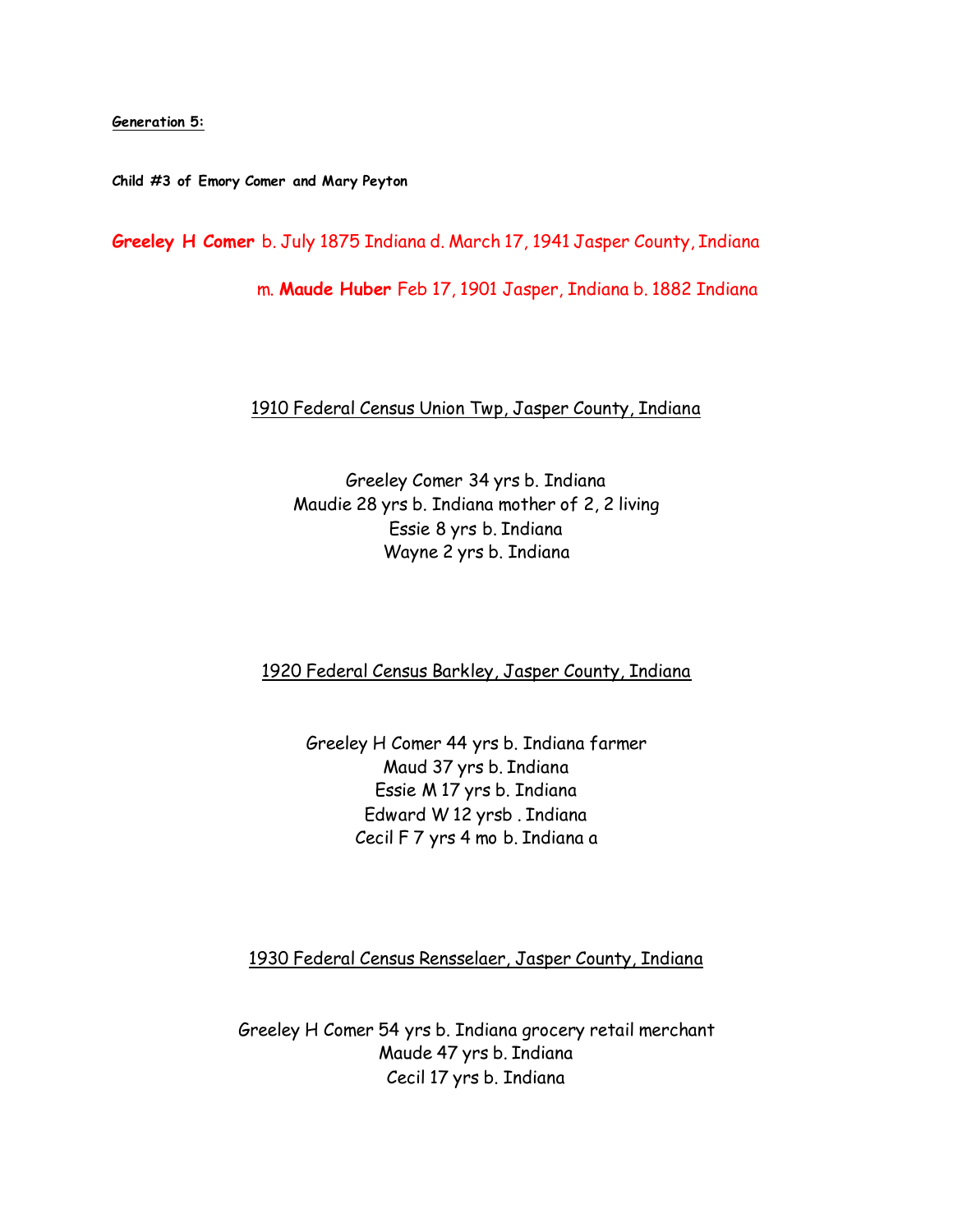### Children of Greeley H Comer and Maude Huber

**Essie M Comer** b. 1892 Jasper Co, Indiana

**Edward Wayne comer** b. 1908 Jasper Co, Indiana

**Cecil F Comer** b. 1913 Jasper Co, Indiana

**Generation 4:**

 m.(2) wife of Emory Comer **Margaret Alice Wilson** Sept 13, 1888 b. Feb 13, 1862 d. March 15, 1918 buried Poland Chapel Cemetery ( Daughter of John Wilson b. 1825 Greenbier, Virginia d. 1875 and Malinda Jane Hudson b. Aug 6, 1831 d. Jan 23, 1909)

1900 Federal Census Jackson Twp, Owen County, Indiana

Ernet E Comer 52 yrs b. Jan 1848 Indiana farmer Alice 38 yrs b. Feb 1862 Indiana mother of 5, 5 living Greeley H 24 yrs b. July 1875 Indiana farm labor Rosa M 10 yrs b. March 1890 Indiana Melia L 7 yrs b. Sept 1892 Indiana Oliver R 6 yrs b. Jan 1894 Indiana Della E 3 yrs b. July 1896 Indiana Dewy A 1 yr b. July 1898 Indiana

1910 Federal Census Jackson Twp, Owen County, Indiana

Emory Comer 62 yrs b. Indiana farmer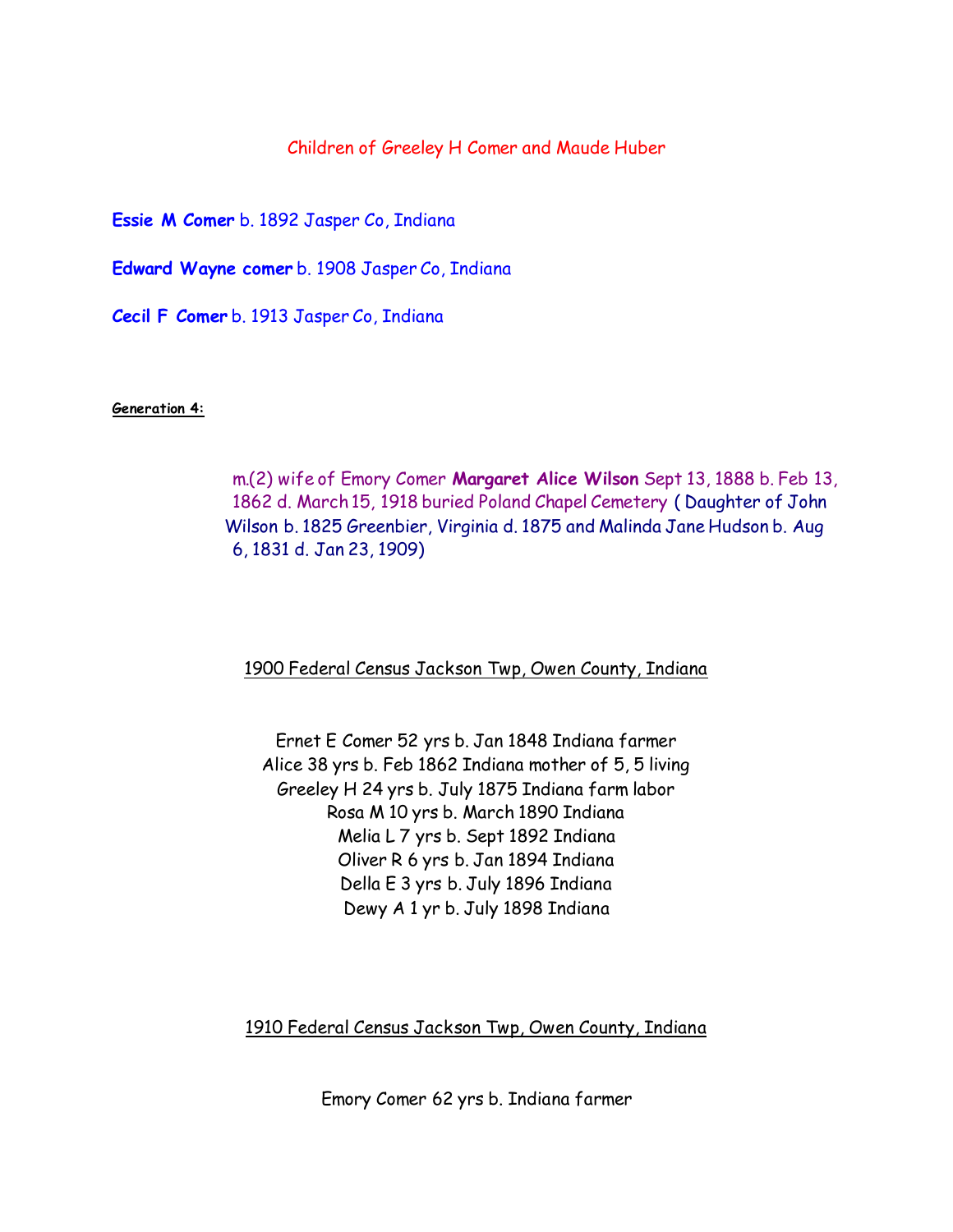Alice 48yrs b. Indiana mother of 7, 7 living Mellie 18 yrs b. Indiana Ray 16 yrs b. Indiana Ethel 14 yrs b. Indiana Arel 11 yrs b Indiana Charlie 9 yrs b. Indiana Edith 7 yrs b. Indiana

## 1920 Federal Census Jackson Twp, Owen County, Indiana

Emery Comer 72 yrs b. Indiana (widowed) Ethel D 24 yrs b. Indiana Dewey O 21 yrs b. Indiana Charley R 19 yrs .b Indiana Edith E 17 yrs b. Indiana

## Children of Emory Comer and Margaret Alice Wilson

**Rosa Myrtle Comer** b. March 9, 1890 Jackson Twp, Owen Co, Indiana d. Feb 18, 1925

**Mellie Lucille Comer** b. Sept 1892 Jackson Twp, Owen Co, Indiana d. 1957 Greencastle, Putnam Co, Indiana

**Oliver Raymond Comer** b. Jan 10, 1894 Jackson Twp, Owen Co, Indiana d. 1958

**Della Ethel Comer** b. June 23, 1895 Jackson Twp, Owen Co, Indiana d. Feb 26, 1930

**Dewey Ovel Comer** b. July 17, 1898 Jackson Twp, Owen Co, Indiana d. Dec 18, 1974

**Charles Roscoe Comer** b. Dec 22, 1900 Jackson Twp, Owen Co, Indiana d. July 27, 1930

**Clara Edith Comer** b. Aug 10, 1902 Jackson Twp, Owen Co, Indiana

### **Generation 5:**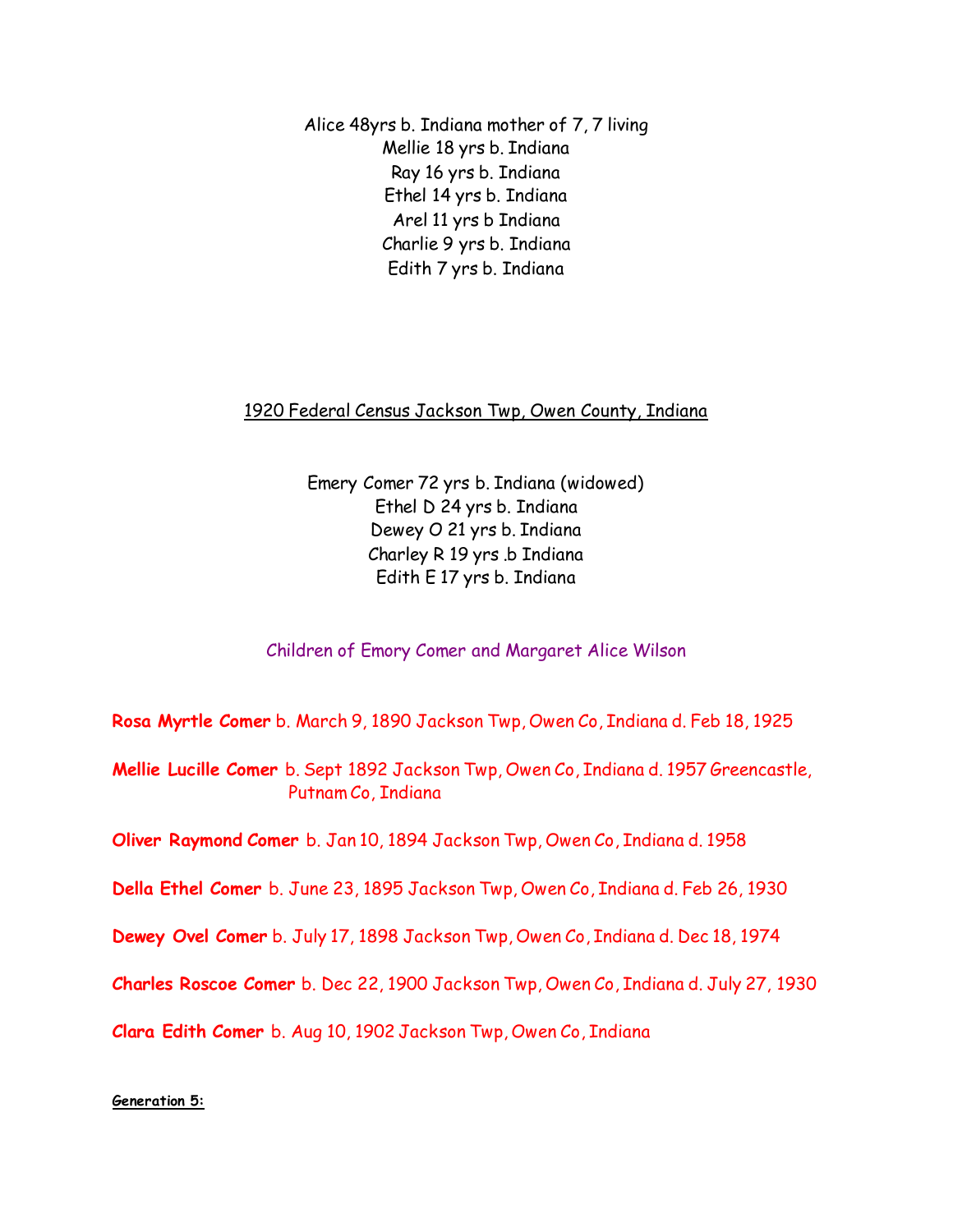**Child #1 of Emory Comer and Margaret Alice Wilson**

**Rosa Myrtle Comer** b. March 9, 1890 Jackson Twp, Owen Co, Indiana d. Feb 18, 1925

 m. **George Herman Rubeck** June 29, 1909 b. May 2, 1891 d. Jan 16, 1975 (Son of William Leonard Rubeck b. March 10, 1864 d. June 28, 1888 and Margaret Isabell Spear b. 1864 d. 1904)

#### 1910 Federal Census Jackson Twp, Owen County, Indiana

Herman Rubeck 19 yrs b. Indiana farmer Rose 20 yrs b. Indiana mother of 1, 1 living Clema V 4 mo b. Indiana

#### 1920 Federal Census Jackson Twp, Owen County, Indiana

George H Rubeck 28 yrs b. Indiana farmer Rose M 29 yrs b. Indiana Clema V 10 yrs b. Indiana Alice E 8 yrs b. Indiana Forrest H 6 yrs b. Indiana Herman L 2 yr 8 mo b. Indiana

### 1930 Federal Census Jackson Twp, Owen County, Indiana

S Herman Rubeck 38 yrs b. Indiana farmer (widowed) Clema F 20 yrs b. Indiana Forest h 16 yrs b. Indiana Hermon L 13 yrsb . Indiana

Children of Rosa Myrtle Comer and George Herman Rubeck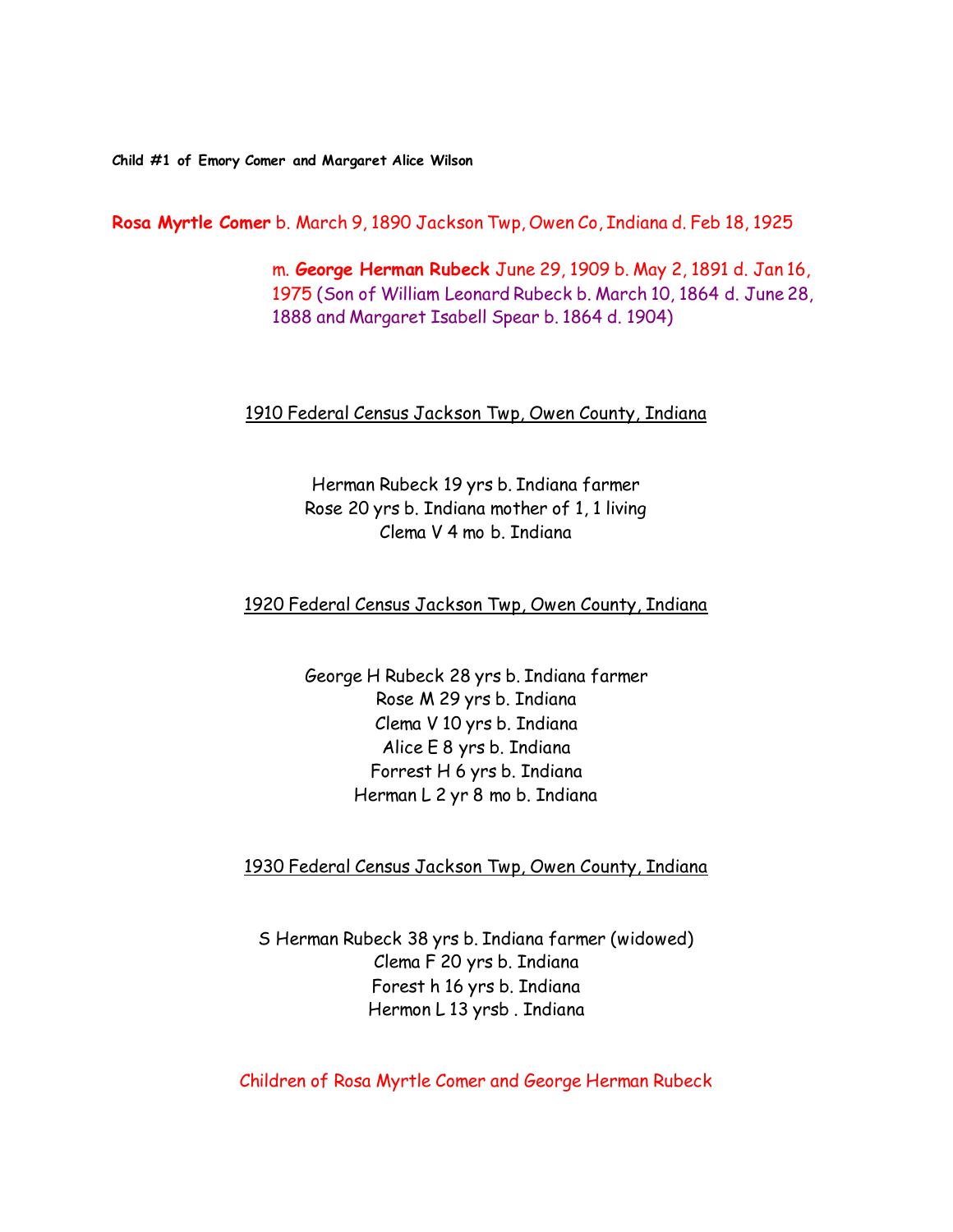**Clema Velma Rubeck** b. Dec 19, 1909 Jackson Twp, Owen Co, Indiana d. 1944 Owen Co, **Indiana** 

**Alice E Rubeck** b. 1912 Jackson Twp, Owen Co, Indiana

**Forrest H Rubeck** b. 1924 Jackson Twp, Owen Co, Indiana

**Herman L Rubeck** b. 1927 Jackson Twp, Owen Co, Indiana

**Generation 6:**

**Child #1 of Rosa Myrtle Comer and George Herman Rubeck**

## **Clema Velma Rubeck** b. Dec 19, 1909 Jackson Twp, Owen Co, Indiana d. 1944 Owen Co, **T**ndiana

 m. **Cecil Scott** b. March 16, 1908 Putnam Co, Indiana d. Oct 1978 Poland, Clay Co, Indiana ( Son of William A Scott b April 1870 Poland, Clay Co, Indiana d. 1943 Putnam County, Indiana and Edith E Hilbrun b. Nov 21, 1882 Putnam Co, Indiana d. 1975 Cloverdale, Putnam Co, Indiana )

**Generation 5:**

**Child #2 of Emory Comer and Margaret Alice Wilson**

## **Mellie Lucille Comer** b. Sept 1892 Jackson Twp, Indiana d. 1957 Greencastle, Putnam Co, Indiana

 m. **Ezra C Query** March 27, 1912 Owen Co, Indiana b. May 24, 1890 Putnam Co, Indiana d. March 18, 1941 Greencastle, Putnam Co, Indiana ( Son of Thomas Willard Query b. Aug 16, 1865 Owen Co, Indiana d. Nov 1, 1937 Owen Co, Indiana and Nancy Jane Stevens b. Sept 28, 1872 Owen Co, Indiana d. March 28, 1921 Brazil, Clay Co, **Indiana**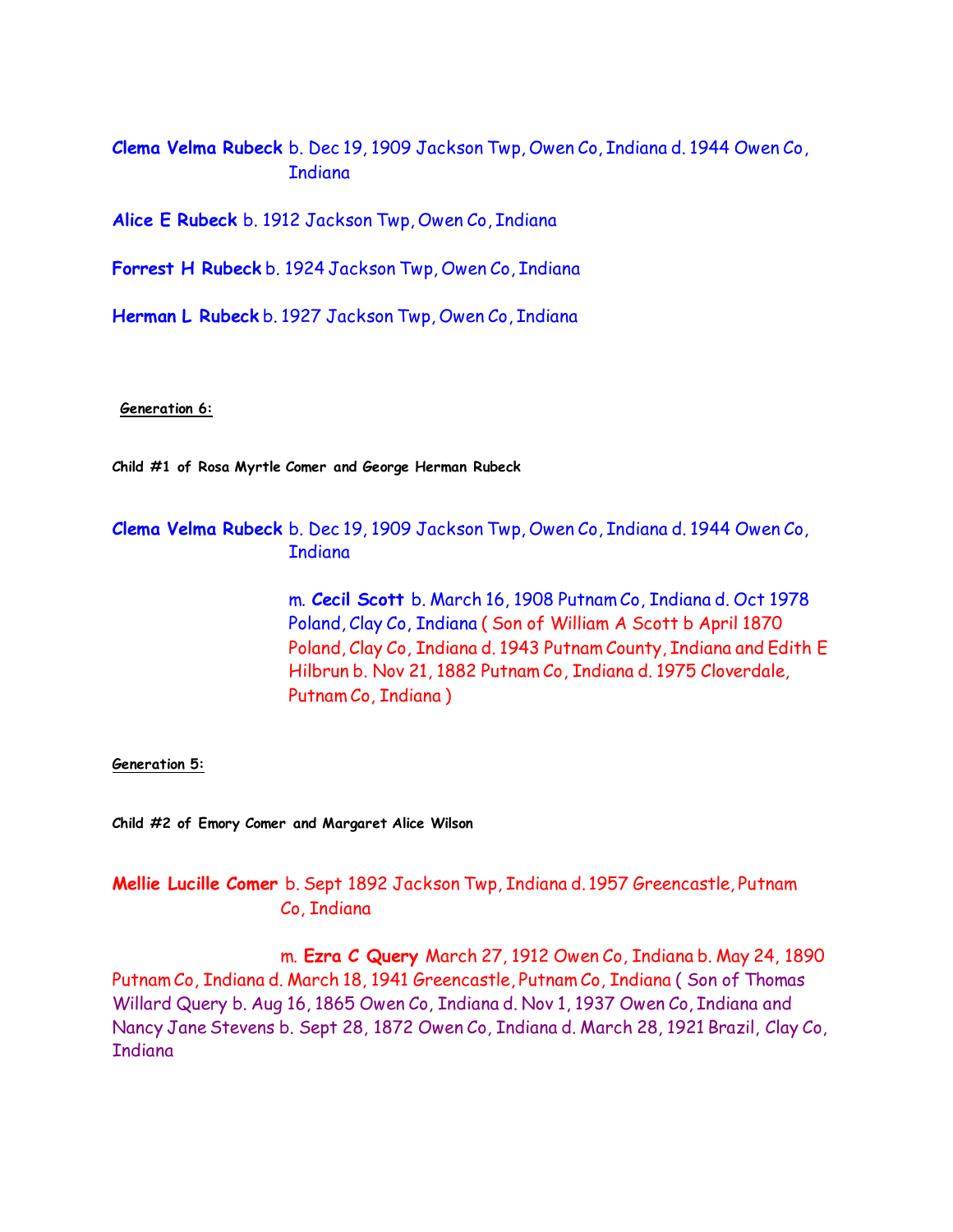While living in Cloverdale, Indiana (sometime before 1984), son Arthur C wrote these words about his father and mother: "Ezra C. Query, born 24 May 1890, married Mellie Lucille Comer on 27 March 1912. She was the daughter of Emery Comer who was a farmer in Western Owen County. Mellie (Comer) Query became a member of the Methodist Church at Cataract, Indiana and was active in the Ladies Aid. She was, also, active in home gardening. When the Monon railroad built a branch line to the coal strip mines, Ezra applied early and after a time became a section foreman. He worked on the railroad almost all of his life. He, however, became a Baptist rather than a Methodist. Ezra liked to hunt squirrels. Ezra Query bought a small place located near to the Monon tracks about one half mile south of Cataract, Indiana. This became his home place. He died at the Greencastle Hospital on 18 March 1941 and his wife Mellie died at the same hospital on 13 March 1957. Both are buried at Buckskin (now Mt. Pleasant). Ezra and Mellie Query had two sons, Arthur Clyde, born 4 May 1918 and Russell Maurice, Born 23 March 1920." Both of these children were childless.

1920 Federal Census Jennings Twp, Owen County, Indiana

E C Query 29 yrs b. Indiana railroad section foreman Mellie L 28yrs b Indiana Aurthur C 1 yr 8 mo b. Indiana

#### 1930 Federal Census Jennings Twp, Owen County, Indiana

Ezra E Querry 39 yrs b. Indiana railroad section foreman Mellie L 38 yrs b Indiana Arthur C 11 yrs b. Indiana Russel M 10 yrs b. Indiana

#### Children of Mellie Lucille Comer and Ezra C Query

**Arthur Clyde Query** b. May 3, 1918 Owen Co, Indiana d. Aug 27, 2003 Palm Beach, Florida

**Russell M Query** b March 23, 1920 Owen Co, Indiana d. Aug 1986 (Never had any children)

These are the words of brother, Arthur C, written sometime prior to 1984: "Russell stayed for some time and helped at home after his father died. He drove a truck for Carl Jordan and later on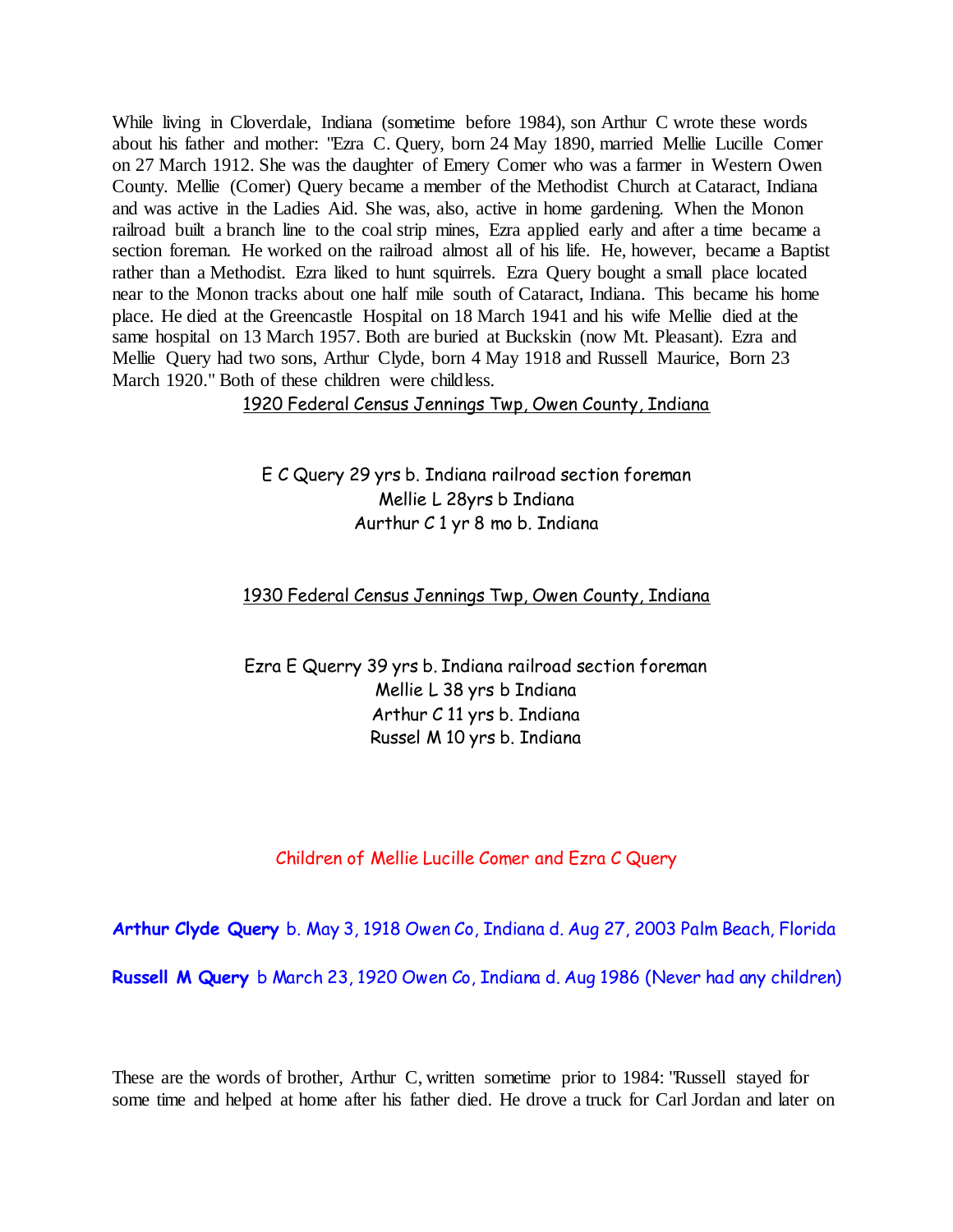he worked for a plumbing supply company in Indianapolis. Russell Query died on 18 August 1958." Russell and Elizabeth had no children.

Obituary: Owen Leader, August 22, 1968: Russell M. Query of Indianapolis, formerly of Cataract, died Sunday, August 18, at his home. He was born in Owen County the son of Ezra C. Query and Mellie Comer Query. He attended school at Cataract. A number of years ago, Mr. Query was employed with Meek Brothers Plumbing in Spencer. He is survived by his widow, Elizabeth Query; one brother, Arthur Clyde Query of Indianapolis, and his uncle Kenneth Query of Spencer. Funeral services were at 11:30 a.m. Wednesday at the Harry W. Moore Mortuary, 2050 East Michigan Street, Indianapolis.

#### **Generation 6:**

**Child #1 of Mellie Lucille Comer and Ezra C Query**

**Arthur Clyde Query** b. May 3, 1918 Owen Co, Indiana d. Aug 27, 2003 Palm Beach, Florida

### m. **Mary May Reed** 1951 Indiana (They had no children)

Here's a bit of his life, in his own words, that he wrote while he lived in Cloverdale, Owen County, Indiana: "Arthur C. Querry became one member of the first small group of students to be publicly bused to high school at Quincy from Jennings Township, Owen County (1932). The school bus was a Model A Ford. He went on to graduate from Indiana State Teachers College at the same time as did one of his grade school teachers. Arthur worked in an office for International Harvester Company at Indianapolis (a truck engine manufacturer) at a time when trucks were supplanting the railroads. He is now, at this time, retired". Arthur was married for a short time during the early 1950s. He and his wife of the time, Anna May Reed, were childless.

Obituary: Arthur Clyde Query, 85, West Palm Beach, Florida., died Wednesday at Hospice of Palm Beach County, Florida. Born May 4, 1918 in Owen County, he was the son of Ezra C. Query and Millie Lucille (Comer) Query Baldon. A graduate of Quincy High School and Indiana State Teachers College, he had been a timekeeper for International Harvester in Indianapolis. He was a member of the Methodist Church. Surviving are cousins, including Patricia Steele, Cloverdale, and Laurie Kammerer, Cloverdale. He was preceded in death by his parents and a brother, Russell Query. Graveside services will be at 3:30 p.m. Thursday at Buckskin Cemetery with Rev. Dick Poff officiating. Whitaker Funeral Home, Cloverdale, is handling arrangements. Source: Banner-Graphic, Greencastle, Putnam County, Indiana, September 2, 2003.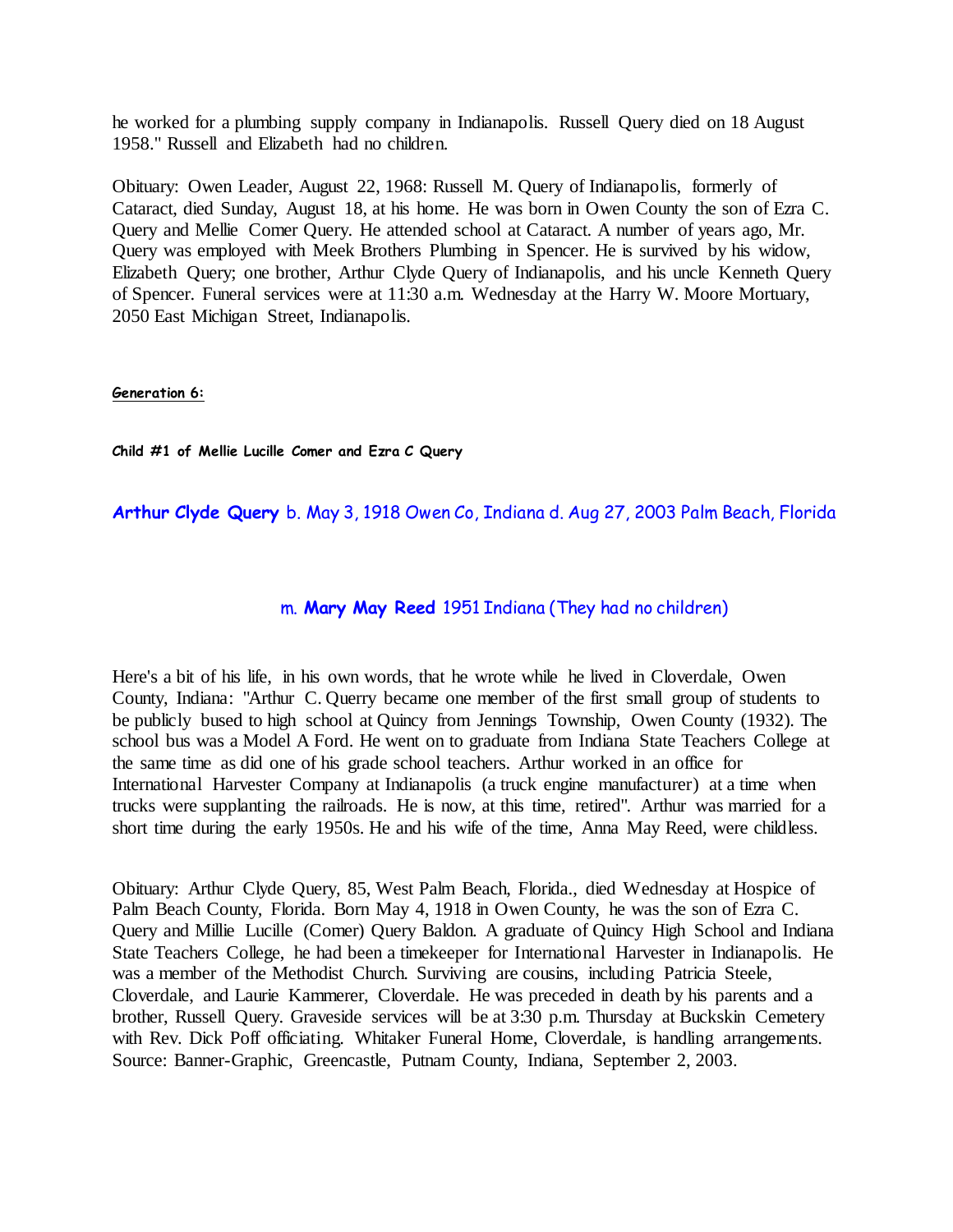#### **Generation 5:**

**Child #3 of Emory Comer and Margaret Alice Wilson**

**Oliver Raymond Comer** b. Jan 10, 1894 Jackson Twp, Owen Co, Indiana d. 1958

m. **Nettie Hazel Dye** June 1, 1919

Children of Oliver Raymond Comer and Nettie Hazel Dye

**Harold Raymond Comer** b. 1920 Jackson Twp, Owen County, Indiana

**Margaret E Comer** b. 1923 Indiana

**Hubert W Comer** b. 1925 Indiana

**Bobby J Comer** b. 1927 Indiana

**Mary Z Comer** b. 1929 Indiana

#### **Generation 5:**

**Child #4 of Emory Comer and Margaret Alice Wilson**

**Della Ethel Comer** b. June 23, 1895 Jackson Twp, Owen County, Indiana d. Feb 26, 1930

### m. **Henry Anderson**

**Generation 5:**

**Child #5 of Emory Comer and Margaret Alice Wilson**

**Dewey Ovel Comer** b. July 17, 1898 Jackson Twp, Owen Co, Indiana d. Dec 18, 1974

m. **Lelia Hutchenson** March 10, 1921